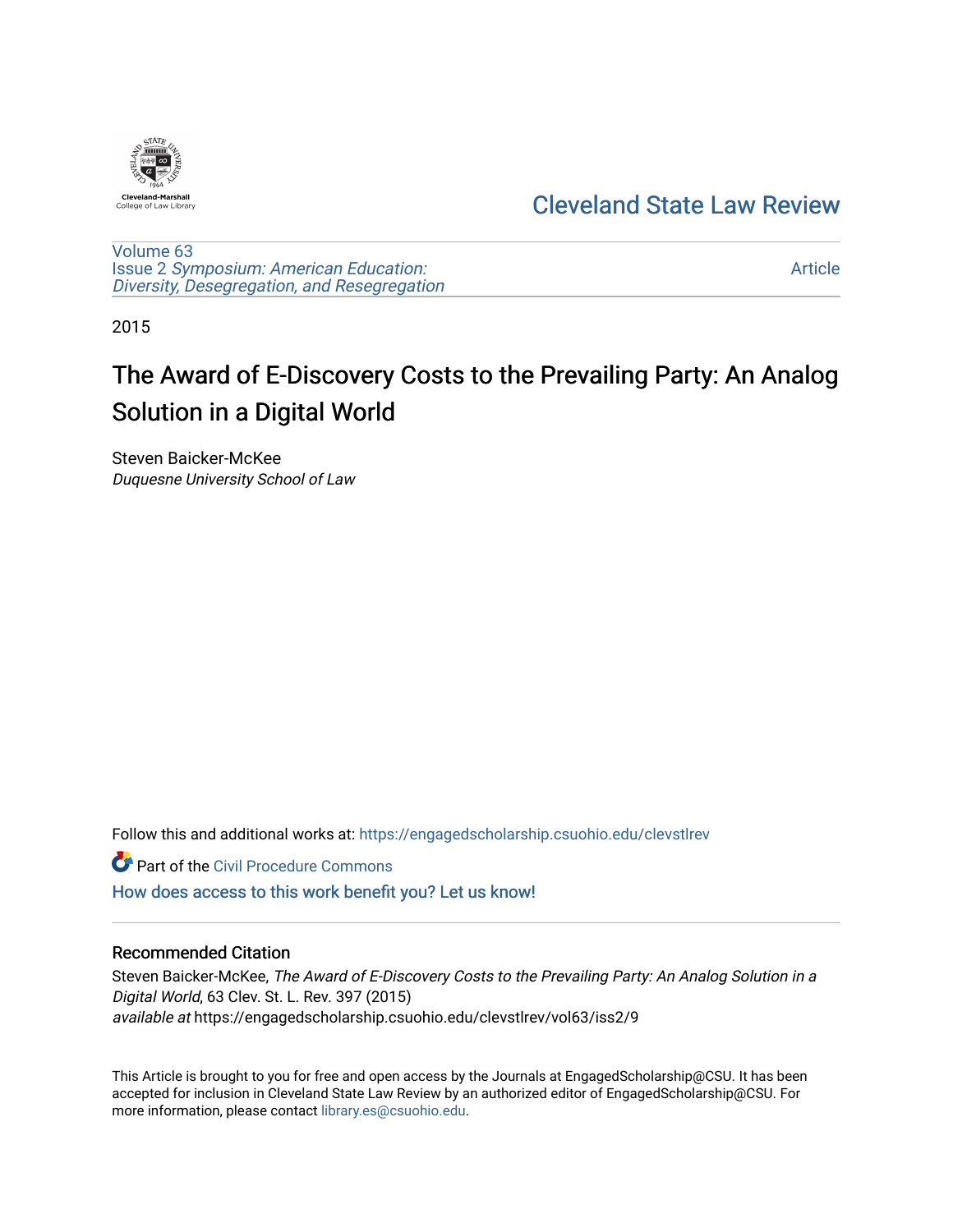### **THE AWARD OF E-DISCOVERY COSTS TO THE PREVAILING PARTY: AN ANALOG SOLUTION IN A DIGITAL WORLD**

#### STEVEN BAICKER-MCKEE\*

|     |                                                                                  | 397 |
|-----|----------------------------------------------------------------------------------|-----|
|     | $A_{\cdot}$                                                                      |     |
| Ш   | EVIDENCE OF THE CONCERN OVER THE EFFECTS OF HIGH DISCOVERY                       |     |
|     |                                                                                  |     |
| IV. |                                                                                  |     |
|     |                                                                                  |     |
|     | $B_{\cdot}$                                                                      |     |
| V.  | THE LEGAL AND SOCIAL IMPLICATIONS OF ALLOWING GREATER TRANSFER                   |     |
|     |                                                                                  |     |
|     | Shifting of Discovery Costs Does Not Create a New, Undesirable<br>$\overline{A}$ |     |
|     |                                                                                  |     |
|     | After-the-Fact Cost Shifting Will Not Incentivize<br>B.                          |     |
|     |                                                                                  |     |
|     | Proposal: Allow Courts the Discretion to Award E-Discovery<br>$C_{\cdot}$        |     |
|     |                                                                                  |     |
|     |                                                                                  |     |

#### I. INTRODUCTION

The spiraling cost of discovery driven by the explosion in electronically stored information is the single most significant problem with the current civil litigation system in the United States.<sup>1</sup> An anecdotal example illustrates this problem.

A company was defending a lawsuit in which the plaintiff was seeking \$4 million in damages.2 As required, the company undertook the process of identifying records

 \* Assistant Professor at Duquesne University School of Law; J.D., Marshall Wythe School of Law at the College of William & Mary; B.A., Yale University.

<sup>2</sup> An in-house lawyer described this experience at the Mini-Conference on Preservation and Sanctions held in Dallas in 2011. DISCOVERY SUBCOMM. OF THE ADVISORY COMM. ON

<sup>&</sup>lt;sup>1</sup> Some might counter with the decline in jury trials as a result of the settlement of such a high percentage of the cases. *See, e.g.*, Kent D. Syverud, *ADR and the Decline of the American Civil Jury*, 44 UCLA L. REV. 1935, 1943 (1997); Stanley Marcus, J., *"Wither the Jury Trial*,*"* 21 ST. THOMAS L. REV. 27, 30 (2008). The response would be that the cost of discovery is at least one of the root causes of the settlement or alternative resolution of these cases prior to trial. Others blame summary judgment for the demise of the jury trial. *See, e.g.*, Steven B. Burbank, *Vanishing Trials and Summary Judgment in Federal Civil Cases: Drifting Toward Bethlehem or Gomorrah?*, 1 J. EMPIRICAL LEGAL STUD. 591, 622 (2004); JOE S. CECIL ET AL., FED. JUDICIAL CTR., TRENDS IN SUMMARY JUDGMENT PRACTICE: A PRELIMINARY ANALYSIS 1 (2001), *available at* https://bulk.resource.org/courts.gov/fjc/summjudg.pdf. However, as noted below, only a small fraction (perhaps 5%) of cases are disposed of by summary judgment, whereas the prospect of expensive discovery is present in almost every case that survives the motion to dismiss stage. Thus, one could argue that the effects of summary judgment on the decline in jury trials is dwarfed by the effects of settlements to avoid expensive discovery and the other costs, burdens, and uncertainties of the litigation process.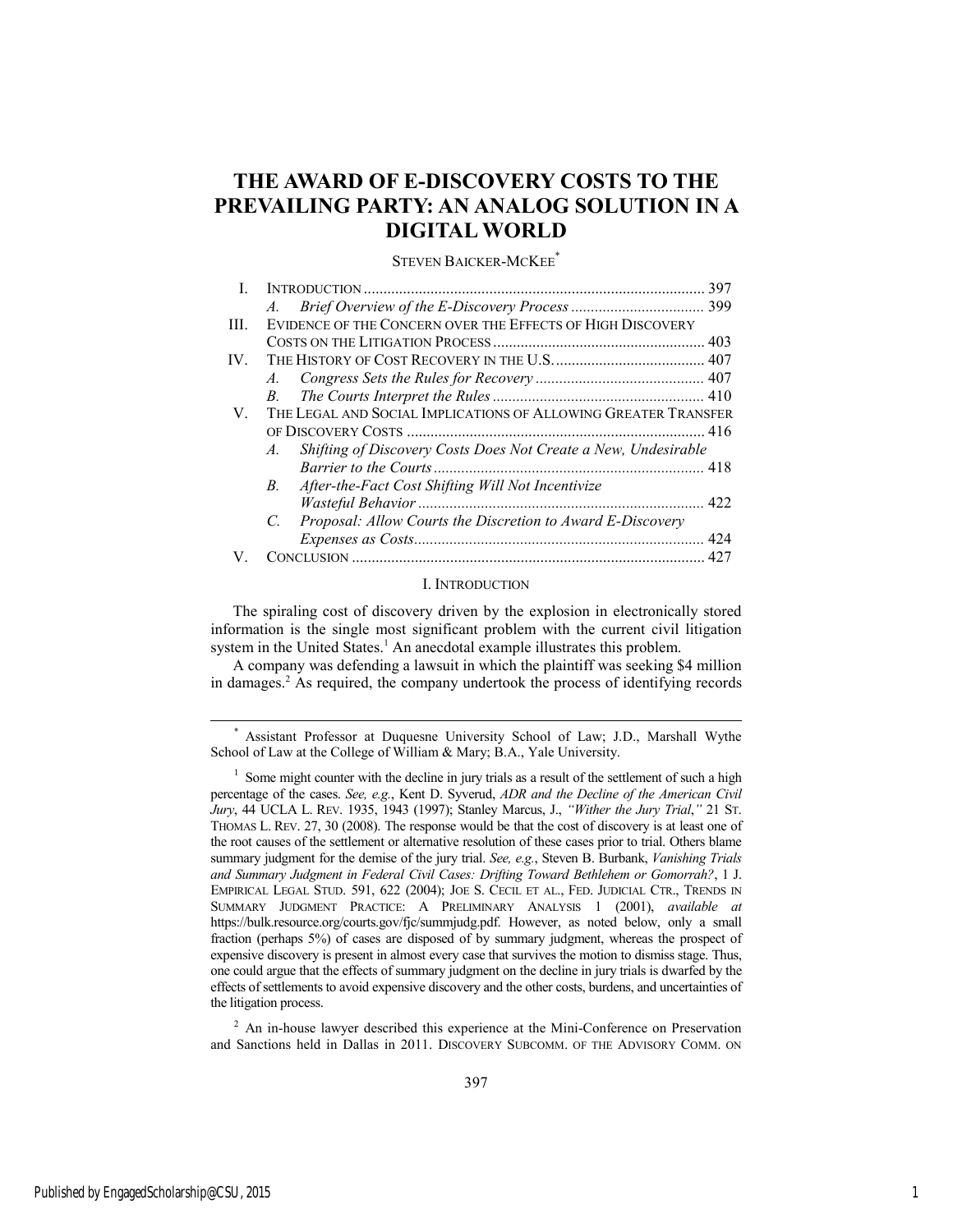custodians and preserving their electronically stored information ("ESI").<sup>3</sup> The company identified fifty-seven records custodians, and spent approximately \$3 million just to preserve the ESI (most of which the opposing party did not review).<sup>4</sup> That \$3 million is currently not recoverable, even if the company prevails on every claim and issue in the litigation. The incentive to make a significant payment to settle even a wholly frivolous case is apparent when one limited aspect of the ediscovery process can cost \$3 million in a case where \$4 million is at issue.

These numbers are not unique to that particular matter, and they add up system wide. The cost to produce one gigabyte of data has been estimated at between \$5,000 and \$7,000.<sup>5</sup> A significant federal court case may involve the production 500 gigabytes of data.<sup>6</sup> Accordingly, the producing party can spend between \$2.5 and \$3.5 million on e-discovery production in such a case.<sup>7</sup> According to a 2010 report, litigants spent \$2.8 billion on e-discovery in 2009.<sup>8</sup> With e-discovery costs increasing every year, $9$  it is not surprising that these costs have an enormous effect on civil litigation.

Against this backdrop of the spiraling cost and burden of the discovery process, an issue is percolating through the lower and intermediate courts—the recoverability of e-discovery expenses as a component of the costs awarded to the successful party under Rule  $54(d)$ .<sup>10</sup> Two divergent approaches have emerged in the judicial opinions and in the limited scholarship addressing the application of Rule 54(d) to e-discovery costs.

4 DISCOVERY, *supra* note 2, at 2.

5 Jacqueline Hoelting, *Skin in the Game: Litigation Incentives Changing as Courts Embrace a "Loser Pays" Rule for E-Discovery Costs*, 60 CLEV. ST. L. REV. 1103, 1112 (2013); INST. FOR THE ADVANCEMENT OF THE AM. LEGAL SYS., ELECTRONIC DISCOVERY: A VIEW FROM THE FRONT LINES 5 (2008) [hereinafter ELECTRONIC DISCOVERY].

6 ELECTRONIC DISCOVERY, *supra* note 5, at 5.

<sup>7</sup> *Id.*

l

8 Hoelting, *supra* note 5, at 1112; George Socha & Tom Gelbmann, *Climbing Back*, LAW TECH. NEWS (2010).

9 Socha & Gelbmann, *supra* note 8 (noting that the \$2.8 billion spent in 2009 was up 10% from 2008).

 $10$  As discussed below, Rule 54(d) authorizes the court to award "costs"—but not attorney's fees—to the prevailing party. *See infra* pp. 15-16. Precisely which costs are recoverable is the subject of this article.

CIVIL RULES, REPORT OF MINI-CONFERENCE ON PRESERVATION AND SANCTIONS 2 (Sept. 2011) [hereinafter DISCOVERY].

<sup>&</sup>lt;sup>3</sup> "Electronically stored information," or ESI, is the term of art under the Federal Rules of Civil Procedure for all of the emails, spreadsheets, word processing documents, and other information stored on computers and other electronic media. The term was introduced in the amendments to the Federal Rules of Civil Procedure that went into effect on December 1, 2006. *See generally* STEVEN BAICKER-MCKEE, WILLIAM M. JANSSEN & JOHN CORR, FEDERAL CIVIL RULES HANDBOOK Pt. III (2007 ed.) and the Advisory Committee Notes to the 2006 Amendments to the Federal Rules of Civil Procedure for a more detailed discussion of the 2006 amendments.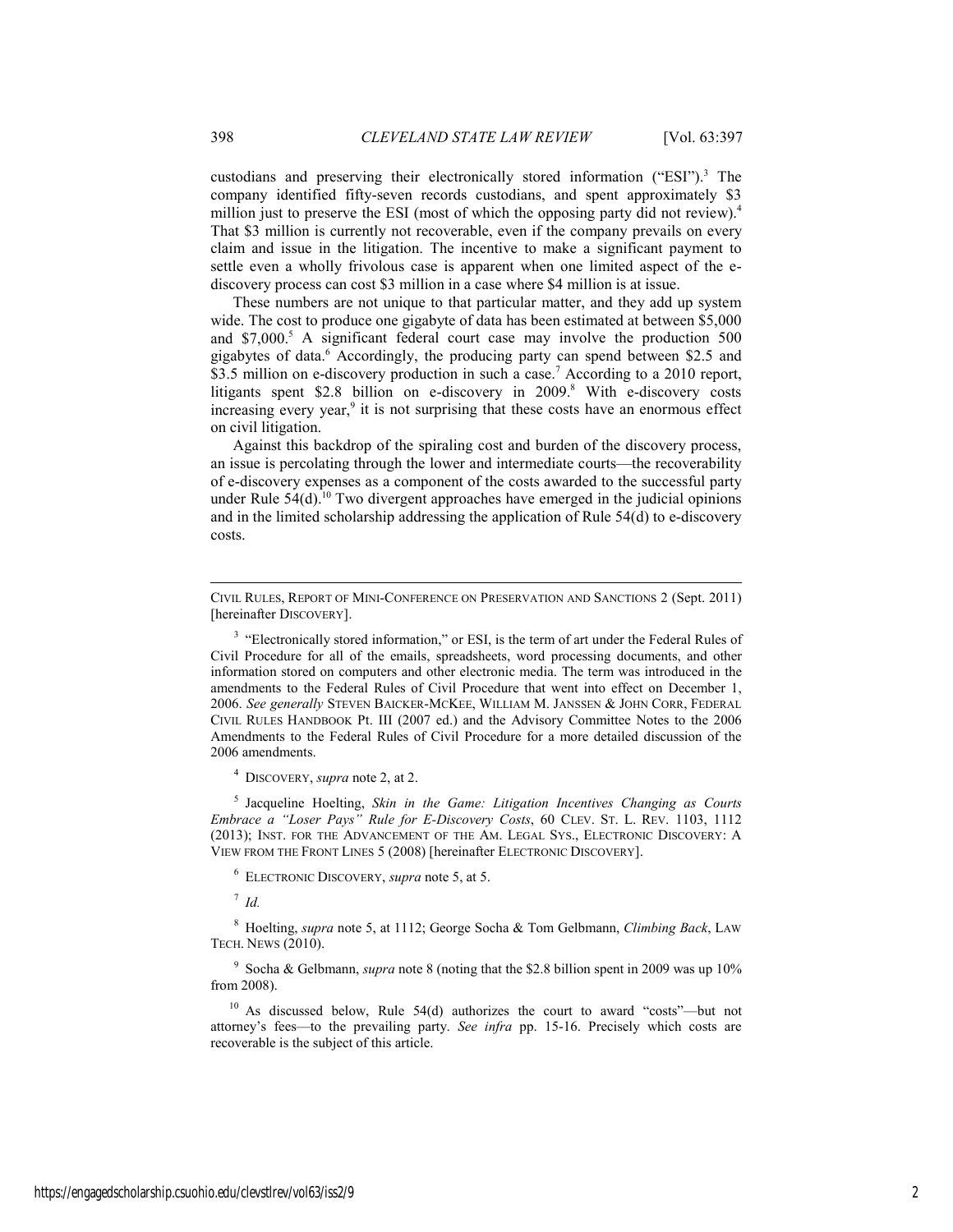The first contingent contends that Rule 54(d) is only intended to reimburse the prevailing party for a small subset of the total costs that the party has incurred.<sup>11</sup> These jurists and scholars reason that Congressional intent and Supreme Court authority so limit the intended scope of the Rule so as to advance the policies underlying the American Rule (providing that each party bears its attorney's fees).<sup>12</sup> The other camp argues for broad transfer of costs to the unsuccessful party, arguing that such transfer would help incentivize litigants to be more efficient and measured in the manner in which they conduct discovery.<sup>13</sup>

This article advocates for a third option—a middle ground between these two polar positions that vests the courts with discretion to balance the competing concerns and award the prevailing party a greater portion of its costs in appropriate circumstances. Such an approach would potentially influence the parties to be more measured in their e-discovery requests, and would equip the courts with the tools to allocate those costs appropriately among the parties at the end of an adjudication. Given the weight of case law that seems to be settling on the narrow interpretation of Rule 54(d), this proposal would likely require amendment of the rule, but the Supreme Court has not been reluctant to propose rules changes over the last eight years, and Congress has allowed each proposed change to go into effect.<sup>14</sup>

This article will start with an overview of the e-discovery process, to explain the differences between paper discovery (for which Rule 54(d) and the applicable case law were designed) and the current discovery processes. The article will then provide some additional evidence of the impacts of this e-discovery on the judicial process. Next, the article will examine the evolution of Rule 54(d) and the companion statute, 28 U.S.C. § 1920 in the legislature and the courts. The article will conclude with a discussion of the policy concerns implicated by this issue and a proposal to address those concerns in a balanced, flexible approach.

#### *A. Brief Overview of the E-Discovery Process*

Before diving into the case law regarding the recoverability of e-discovery costs, it may be helpful to provide a brief overview of the nature of those costs. One model for understanding the e-discovery process, and how it differs from the paper discovery process, is the Electronic Discovery Reference Model, a model created by

<sup>12</sup> *See, e.g.*, Mast, *supra* note 11, at 1846; Blumers, *supra* note 11, at 1561; *Race Tires*, 674 F.3d at 164; *Country Vintner*, 718 F.3d at 255; *CBT Flint Partners*, 737 F.3d at 1327.

<sup>13</sup> *See, e.g.*, Steven C. Bennett, *Are E-Discovery Costs Recoverable by a Prevailing Party?*, 20 ALB. L.J. SCI. & TECH. 537, 555 (2010); Tibble v. Edison Int'l*,* No. CV 07-5359 SVW (AGRx), 2011 WL 3759927, at \*7 (C.D. Cal. Aug. 22, 2011); Parrish v. Manatt, Phelps, & Phillips, LLP, No. C 10-03200 WHA, 2011 WL 1362112, at \*2 (N.D. Cal. Apr. 11, 2011); *In re* Aspartame Antitrust Litig., 817 F. Supp. 2d 608, 615 (E.D. Pa. 2011).

<sup>14</sup> *See* the discussion of the 2006, 2007, 2009, 2010, and 2013 amendments and the 2015 proposed amendments *infra* Section II.

 <sup>11</sup> *See, e.g.*, Andrew Mast, *Cost-Shifting in E-Discovery: Reexamining* Zubalake *and 28 U.S.C. § 1920*, 56 WAYNE L. REV. 1825, 1838 (2010); John M. Blumers, *A Practice in Search of a Policy: Considerations of Relative Financial Standing in Cost Awards Under Federal Rule of Civil Procedure 54(d)(1)*, 75 B.U. L. REV. 1541, 1566 (1995); Race Tires Am., Inc. v. Hoosier Racing Tire Corp., 674 F.3d 158, 169 (3d Cir. 2012); Country Vintner of N.C., LLC v. E. & J. Gallo Winery, Inc., 718 F.3d 249, 261 (4th Cir. 2013); CBT Flint Partners, LLC v. Return Path, Inc., 737 F.3d 1320, 1327 (11th Cir. 2013).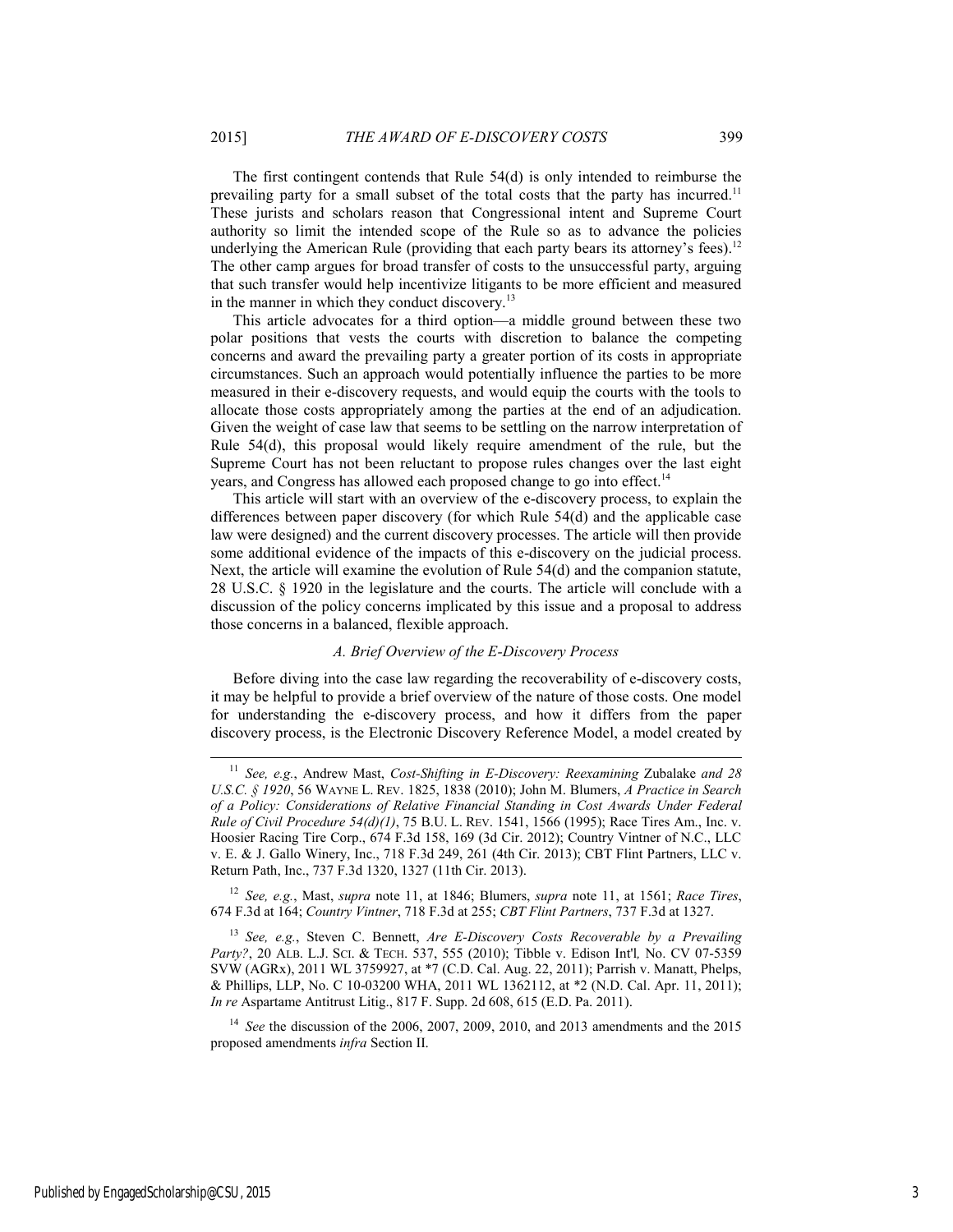George Socha and Tom Gelbmann in 2005, and which is now widely accepted and employed by many e-discovery specialists.<sup>15</sup>

The Electronic Discovery Reference Model breaks the e-discovery process into nine steps: information management, identification, preservation, collection, processing, review, analysis, production, and presentation.16 Information management addresses steps to take before litigation occurs to be better prepared for e-discovery, and is therefore not relevant to this discussion. Presentation refers to the process of using the electronic information at trial or in other legal proceedings, and thus falls outside, and after, the discovery process.<sup>17</sup>

To some degree, the remaining seven steps involve activities that are part of the e-discovery litigation process. Some of them are primarily legal in nature—activities that traditionally have been conducted by lawyers and paralegals such as reviewing documents for responsiveness and privilege—others are purely technical, and some are hybrids. See Figure 1 for a graphic illustration of this process.



Figure 1.

The *identification process* entails determining the record custodians—those individuals who potentially might have discoverable ESI, and whose records will be searched—as well as those technical repositories of ESI that will be searched, such as file servers, email servers, desktop and laptop computers, smart phones, backup tapes, the cloud,<sup>18</sup> etc.<sup>19</sup>

 15 Harrison M. Brown, *Searching for an Answer: Defensible E-Discovery Search Techniques in the Absence of Judicial Voice*, 16 CHAP. L. REV. 407, 416 (2013).

<sup>16</sup> *See EDRM Stages,* ELECTRONIC DISCOVERY REFERENCE MODEL*,*  http://www.edrm.net/resources/edrm-stages-explained (last visited Oct. 29, 2014).

<sup>17</sup> But note that the costs of presentation are arguably costs that might be recovered under 28 U.S.C. § 1920(4) (2012) as fees for "exemplification."

<sup>18</sup> In this context, the "cloud" refers to the storage of ESI—not on computers or servers owned by the party—but instead on servers or media owned by a service provider, which are then accessible by any computer or device at any location that has access to the internet. See PETER MELL & TIMOTHY GRANCE, NAT'L INST. OF STANDARDS AND TECH., THE NIST DEFINITION OF CLOUD COMPUTING, U.S. Dept. of Com. 2 (2011) for a more technical explanation of cloud computing.

<sup>19</sup> RAND INST. FOR CIVIL JUSTICE, WHERE THE MONEY GOES: UNDERSTANDING LITIGANT EXPENDITURES FOR PRODUCING ELECTRONIC DISCOVERY 10 (2012).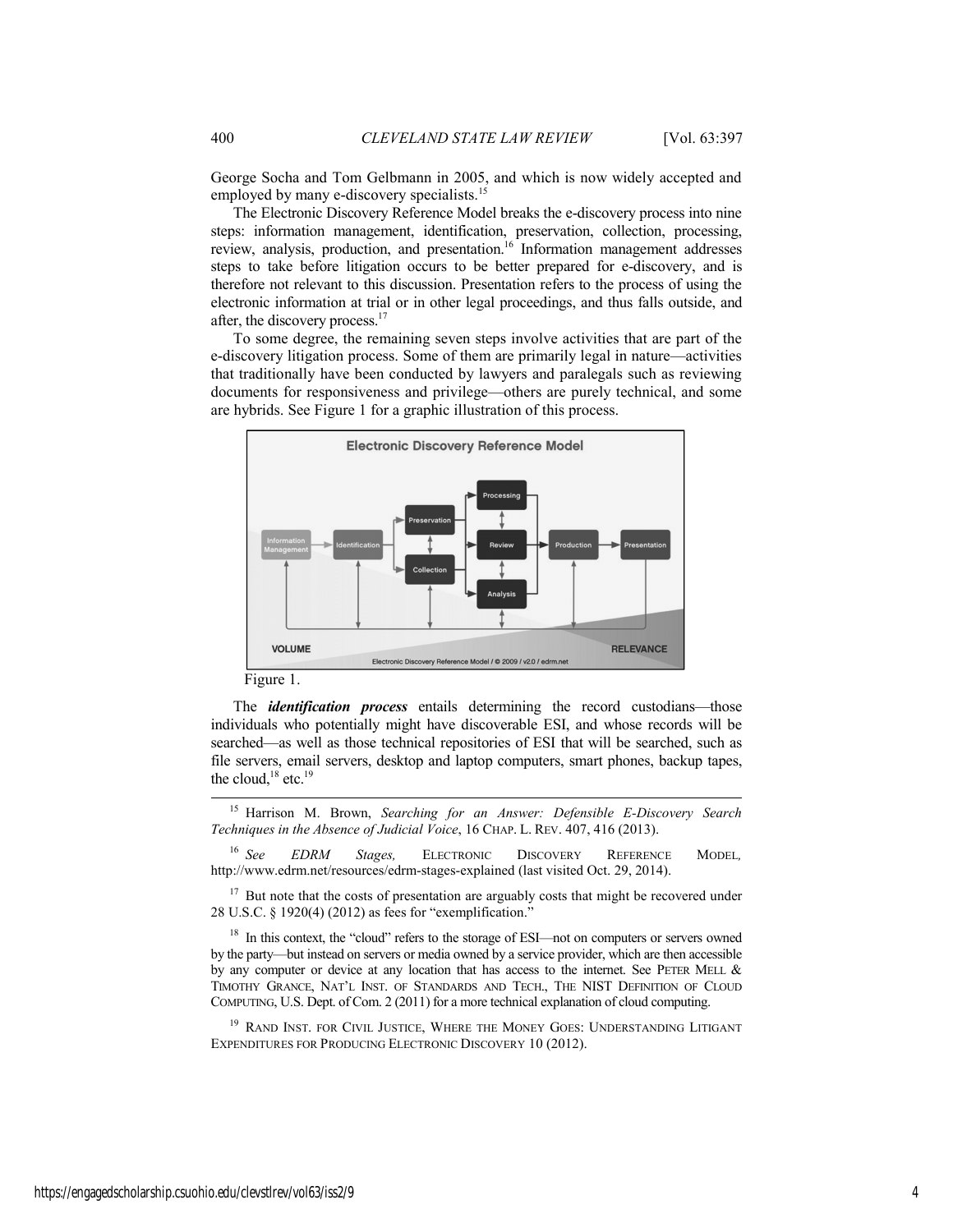The next stage of the process includes *collection and preservation*. 20 In this stage, the discoverable ESI is captured and preserved, because even accessing files without editing them or altering them can change some of their properties (such as the field that keeps track of when the document was last opened). $21$ 

After the ESI is collected and preserved, the next stage involves the *processing, review, and analysis* of the ESI. The review and analysis tasks are the processes for determining which documents are responsive and for culling privileged documents. Parties may use manual reviewers, word searches, or more sophisticated technologies like predictive coding, $22$  alone or in combination. Processing entails converting the files into a format that allows the producing party to access the data with the software the party uses for its review and analysis.<sup>2</sup>

*Production* is the process of producing the ESI to opposing parties. Production may entail converting the ESI to a format that the requesting party has designated, and may also include appending electronic bates labels to the documents.<sup>24</sup>

This e-discovery process is much more complex than the paper discovery process. In the paper world, attorneys and paralegals gather and manually review documents for responsiveness and privilege. Although this process can be quite expensive depending on the volume of paper, the majority of the expense is readily discernable as legal fees, which are generally not recoverable under the American Rule.25 The only expenses that many courts consider recoverable "costs" are the actual charges for copying the documents necessary for use in the case, which are plainly awardable as costs under Rule  $54(d)$ .<sup>26</sup> Therefore, in the paper discovery arena, the parties and courts can easily determine which costs are potentially eligible for recovery under Rule 54(d).

Many of the e-discovery functions are not so easily categorized, lying somewhere in between traditional legal work and the purely mechanical process of copying paper documents. These hybrid functions may not be performed by law firms or anyone with legal training, but rather are often contracted out to firms employing people with computer or related technical training.

Some of these hybrid tasks are the functional equivalent of the legal work performed by lawyers on paper documents. After the electronic data is gathered, an e-discovery consultant may run word searches to select documents that are likely to be responsive or relevant. Attorneys or paralegals typically then review the selected documents and make the final determination as to whether to make those documents available to the opposing party. In many ways, running these searches is simply using a computer to make the first pass through the documents for responsiveness a traditionally legal task. Yet the task is performed by people who have technical

<sup>25</sup> Under the American Rule, each party generally bears its own attorney's fees regardless of which party prevails. *See infra* p. 15.

<sup>26</sup> *See, e.g.*, BDT Prods., Inc. v. Lexmark Int'l, Inc., 405 F.3d 415, 420 (6th Cir. 2005).

 <sup>20</sup> *Id.* 

<sup>21</sup> *Id.* at 11.

<sup>22</sup> *See* the discussion of predictive coding *infra* p. 7.

<sup>23</sup> RAND INST., *supra* note 19, at 11.

<sup>24</sup> *Id.* at 12.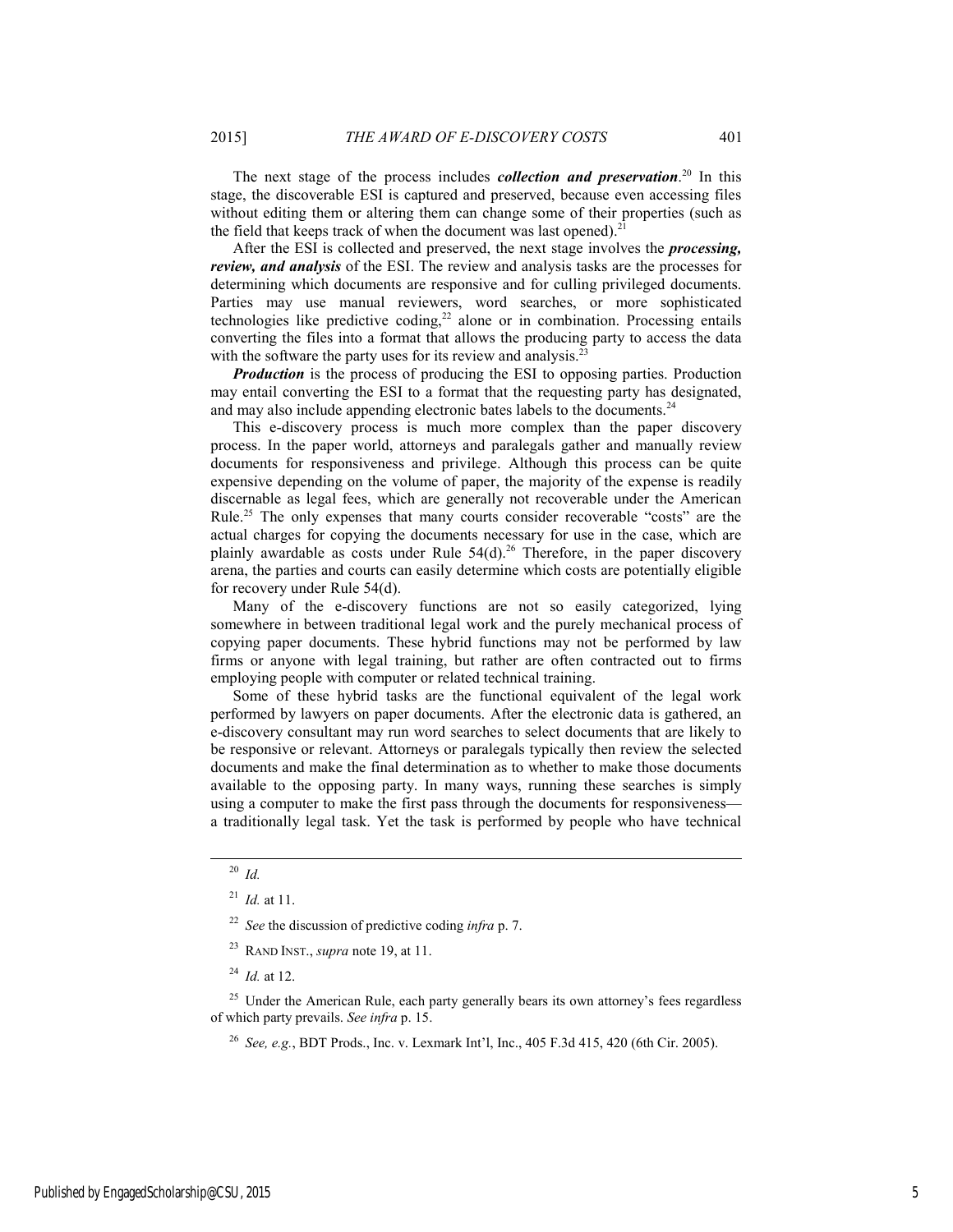training, not legal training, and the legal review still occurs in a separate step. Should the expenses of conducting the search be considered legal fees or costs?

Searching using predictive coding is perhaps incrementally closer to legal analysis because it is not purely mechanical.<sup>27</sup> With predictive coding, the software uses artificial intelligence to identify potentially responsive documents, not simple Boolean searches.28 The program essentially learns the case from information that the lawyers input, and can find responsive documents that word searches or people might miss. Again, however, the task is performed by people who have technical training, not legal training, and the legal review still occurs in a separate step.

Other tasks have no analog in the paper discovery process. For example, unless the parties have agreed not to produce metadata, $29$  technical personnel must take steps to preserve the metadata, because otherwise the metadata may be altered by the processes used to review the ESI.<sup>30</sup> Likewise, if the parties are not producing  $\frac{1}{2}$  documents in their native format,<sup>31</sup> technical personnel must take additional steps to associate the metadata with the document images.<sup>32</sup> The concept of metadata is foreign to the paper document process, so the courts have no historical basis to categorize metadata costs as more like traditional legal work or more like traditional costs.<sup>33</sup>

<sup>29</sup> "Metadata" refers to the data that many programs or computers store in hidden fields that pertain to the document in question. For example, many word processing programs store information about who created the document, when the document was created, who modified the document, when it was modified, etc. Discovery parties often want access to this metadata, as well as to the underlying document. For a detailed description of metadata, see NAT'L INFO. STANDARDS ORG,. UNDERSTANDING METADATA (2004).

<sup>30</sup> *See* 126 AM. JUR. PROOF OF FACTS 3d 281 (2014); CBT Flint Partners, LLC v. Return Path, Inc., 737 F.3d 1320, 1329 (11th Cir. 2013).

<sup>31</sup> "Native format" refers to the default format in which an application typically stores data. For example, Excel stores data in a spreadsheet with a .xls or .xlsx file name. A spreadsheet produced in that format will contain all of the formulae used to make the calculations in the spreadsheet. A spreadsheet that is printed out on paper or saved in a different format that simply creates an image (such as a pdf or a tif) ordinarily will not contain the formulae. *See* LEXISNEXIS, THE TRUTH ABOUT NATIVE FILE REVIEW 3 (2006).

<sup>32</sup> *Id.* 

<sup>33</sup> *See* Marjorie A. Shields, Annotation, *Discoverability of Metadata*, 29 A.L.R. 6TH 167 (2007):

The group of judges and attorneys comprising the Sedona Conference Working Group on Best Practices for Electronic Document Retention and Production (Sedona Electronic Document Working Group) identified metadata as one of the primary ways in which producing electronic documents differs from producing paper documents. The Sedona Electronic Document Working Group also recognized that understanding when metadata should be specifically preserved and produced represents one of the biggest challenges in electronic document production.")

*Id.* (citations omitted).

<sup>&</sup>lt;sup>27</sup> For a description of predictive coding and some of the issues it raises, see, for example, Charles Yablon & Nick Landsman-Roos, *Predictive Coding: Emerging Questions and Concerns*, 64 S.C. L. REV. 633 (2013).

<sup>28</sup> *Id.* at 637.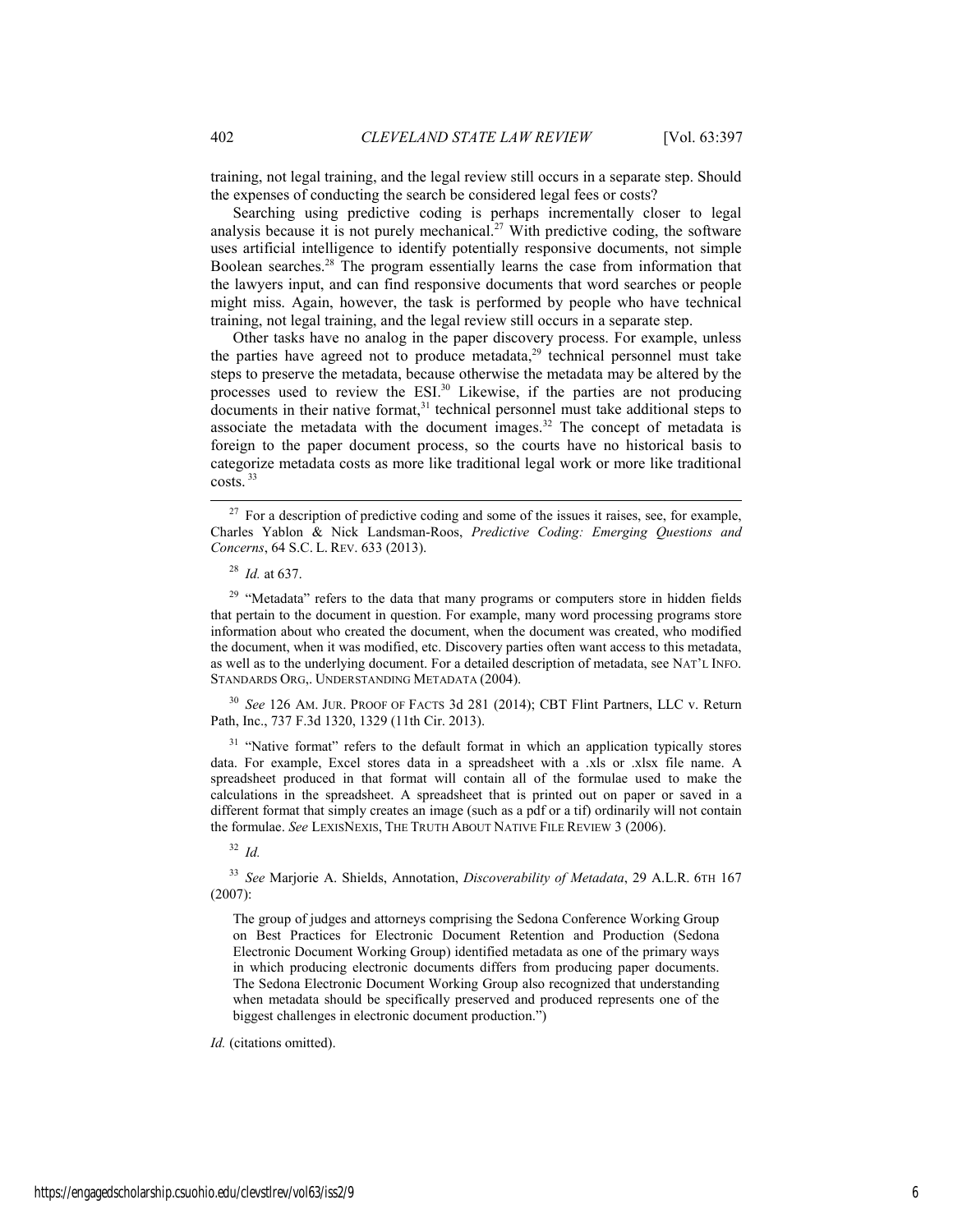Sometimes, the particular steps that a party takes in the e-discovery process are individually determined by that party, using its judgment as to the most substantively effective and cost-effective method. In the paper world, that was almost always the case. In the e-discovery context, however, parties increasingly reach agreement before the fact as to how they will handle ESI. Rule 26(f) requires the parties to meet and discuss a variety of discovery issues and to prepare a proposed discovery plan that they submit to the court.<sup>34</sup> The manner of handling ESI is on the list of topics that parties must discuss.35

In the e-discovery era, however, sometimes the court specifies the e-discovery processes the parties must employ. Typically, in these cases, the court uses the parties' Rule 26(f) discovery plan as a starting point and issues a case management order with a high level of detail regarding the parties' ESI obligations, something that would be almost unheard of in the paper discovery environment. For example, in one of the cases discussed below, the case management order addressed the following e-discovery topics: the manner for determining keyword search terms and the parties' satisfaction of their obligations through the keyword searching process; the format for ESI production and preparation for use in e-discovery software packages; electronic Bates labeling; unitization of the documents; production of specific metadata; and the generation of an extracted text file or searchable version for each electronic document.<sup>36</sup>

The costs of these tasks vary widely depending on factors such as the quantity and nature of the data. In a case study of these costs, the Rand Institute for Civil Justice reported costs ranging from a low of \$17,000 in an intellectual property case to a high of more than \$20 million in two products liability cases.<sup>37</sup> These are the costs that prompted the Supreme Court to write, "the threat of discovery expense will push costconscious defendants to settle even anemic cases before reaching those proceedings."38 The next section will consider which of these costs are recoverable to the prevailing party under the cost recovery provisions of the Federal Rules of Civil Procedure.

#### III. EVIDENCE OF THE CONCERN OVER THE EFFECTS OF HIGH DISCOVERY COSTS ON THE LITIGATION PROCESS

Evidence of the degree of concern over this issue is manifest on many fronts. Two examples serve to illustrate this point.

In 2007 and 2010, the United States Supreme Court issued two landmark decisions on the pleading standard in federal court, *Bell Atlantic Corporation v. Twombly*39 and *Ashcroft v. Iqbal*. 40 In *Bell Atlantic*, the Supreme Court announced

- 38 Bell Atl. Corp. v. Twombly, 550 U.S. 544, 559 (2007).
- <sup>39</sup> *Id.* at 544.
- $40$  556 U.S. 662 (2010).

 <sup>34</sup> FED. R. CIV. P. 26(f).

<sup>&</sup>lt;sup>35</sup> FED. R. CIV. P. 26(f)(3)(C) (the parties should discuss "any issues about disclosure or discovery of electronically stored information, including the form or forms in which it should be produced").

<sup>36</sup> *See* the discussion of Race Tires Am., Inc. v. Hoosier Racing Tire Corp., 674 F.3d 158 (2012) *infra* pp. 20-22.

<sup>37</sup> RAND INST., *supra* note 19, at 17.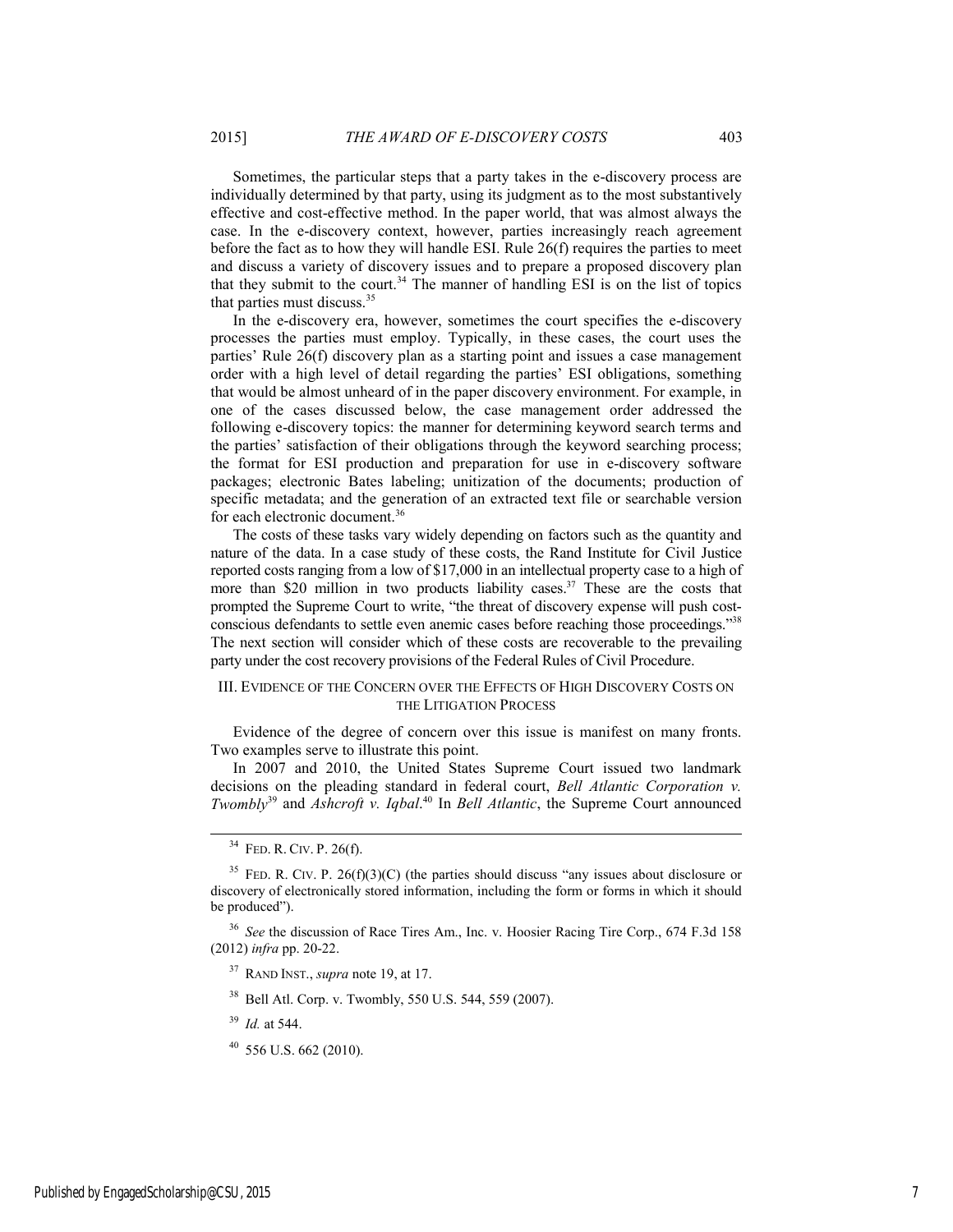the plausibility standard for pleading, and in *Iqbal* the Court confirmed that the new plausibility standard applies generally to all cases, not only to antitrust cases.

Rule 8 of the Federal Rules of Civil Procedure requires a complaint to contain a "short and plain statement of the claim showing that the pleader is entitled to relief."41 This standard is often referred to as "notice pleading," and contrasted with "fact pleading" regimes.<sup>42</sup> In 1957, the Supreme Court issued the definitive opinion interpreting this language in *Conley v. Gibson*. 43 In *Conley*, the Court wrote, "a complaint should not be dismissed for failure to state a claim unless it appears beyond doubt that the plaintiff can prove no set of facts in support of his claim which would entitle him to relief."<sup>44</sup> In the ensuing years, lower courts have recited that language thousands of times when adjudicating motions to dismiss.45 This was *the*  language explaining the pleading standard under Rule 8.

In *Twombly*, the court characterized the "no set of facts" language as "best forgotten,"46 and substituted a standard where the complaint must allege sufficient facts so as to state a claim that the court deems to be, not just possible (*i.e.*, passing the "no set of facts" test), but "plausible."47

So, in 1957, the Supreme Court instructed that Rule 8's "short and plain statement" language meant that a complaint survived a motion to dismiss unless the court could conceive of no set of facts that would support the claims in the complaint. That standard stood, unchanged just as the language in Rule 8 was unchanged, for 50 years. Then, in 2007, the Court announced that the same language in Rule 8 would henceforth be construed to mean something new. Essentially, one could argue, the Court amended Rule 8 unilaterally, bypassing the established process for amending the rules by proposing rule amendments to Congress for its approval.48

<sup>45</sup> Although the courts intoned this language over and over again, there is some disagreement as to whether the trial courts ever followed the *Conley* language literally. *See* William M. Janssen, Iqbal *"Plausibility" in Pharmaceutical and Medical Device Litigation*, 71 LA. L. REV. 541, 550 (2011) (describing Judge Posner's statement that although "the exceedingly forgiving attitude toward pleading deficiencies that was expressed . . . in *Conley v. Gibson* . . . continues to be quoted with approval, it has never been taken literally.").

46 Bell Atl. Corp. v. Twombly, 550 U.S. 544, 563 (2007).

<sup>47</sup> *Id.* at 570.

48 Courts, legislators, and legal scholars differ markedly in their assessment of *Twombly*  and *Iqbal* and their likely effects on federal litigation, with some decrying them as "an assault on our democratic principles" and others seeing the opinions as having "little or no impact" on dismissals. *See* Janssen, *supra* note 45, at 566-69. Certainly, not everyone would agree that the Court's *Twombly* and *Iqbal* opinions amounted to an *ultra vires* amendment of Rule 8. While reasonable minds can differ about the ultimate effects of these cases, it is beyond peradventure that these cases received a degree of national attention that few procedural cases achieve and that the basis for the Court's decision was the high cost of discovery.

 <sup>41</sup> FED. R. CIV. P. 8.

<sup>42</sup> Veazey v. Commc'ns and Cable of Chi., Inc., 194 F.3d 850, 854 (7th Cir. 1999).

<sup>43 355</sup> U.S. 41 (1957).

<sup>44</sup> *Id.* at 45-46.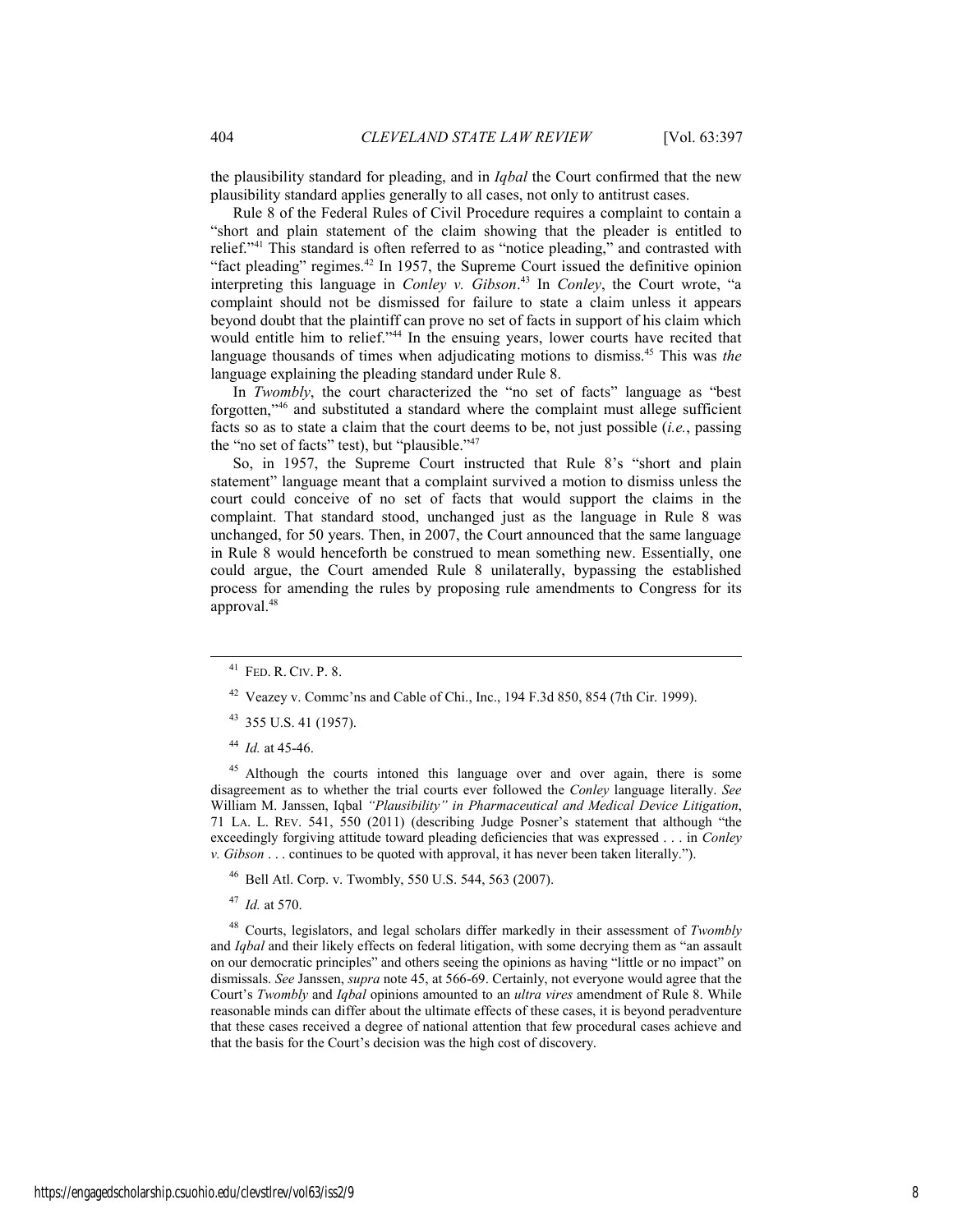What led the Court to take such an extraordinary measure? The Court told us. In explaining why the courts should use the pleading standard to weed out cases that do not meet the heightened plausibility standard, rather than counting on the discovery process to identify cases that lack support, the Court noted that "discovery accounts for as much as 90 percent of litigation costs when discovery is actively employed."49 The court also observed that, "the threat of discovery expense will push costconscious defendants to settle even anemic cases before reaching those proceedings."50 Then, in *Iqbal,* the court wrote, "Rule 8 marks a notable and generous departure from the hyper-technical, code pleading regime of a prior era, but *it does not unlock the doors of discovery for a plaintiff armed with nothing more than conclusions.*"<sup>51</sup> Thus, the Court stated very clearly that it (unilaterally and without Congressional approval) raised the bar for pleading a claim in order to prevent plaintiffs with "anemic" cases from extracting settlements from defendants

More evidence of the concerns about the increasing costs of discovery and the effects of such costs on our judicial system can be found in the recent amendments to the Federal Rules of Civil Procedure. The last ten years have seen a remarkable number of substantive revisions to the Rules, and the focus of many of these amendments has been the discovery rules. 2006 brought the e-discovery amendments. These amendments: clarified that all ESI is subject to discovery; required early attention to details regarding e-discovery through the discovery conference and discovery plan process; limited discovery of ESI that is not "reasonably accessible"; added procedures for recalling inadvertently produced privileged matter (a particular risk with ESI); and created a safe harbor for the destruction of ESI as the result of the routine operation of computer systems.<sup>53</sup>

The 2007 and 2009 amendments included, but did not focus on, the discovery rules. 2007 brought the "Restyling Project," in which virtually every rule was rewritten.54 The 2009 amendments changed the computation for many of the time periods in the Rules.<sup>55</sup> But the 2010 amendments returned the focus to discovery, with the expert discovery amendments that shielded draft reports and certain other

seeking to avoid the high costs of discovery.<sup>52</sup>

<sup>54</sup> *See* STEVEN BAICKER-MCKEE, WILLIAM M. JANSSEN & JOHN CORR, FEDERAL CIVIL RULES HANDBOOK Pt. III (2008 ed.) and the Advisory Committee Notes to the 2007 Amendments to the Federal Rules of Civil Procedure for a more detailed discussion of the 2007 amendments.

<sup>55</sup> *See* STEVEN BAICKER-MCKEE, WILLIAM M. JANSSEN & JOHN CORR, FEDERAL CIVIL RULES HANDBOOK Pt. III (2010 ed.) and the Advisory Committee Notes to the 2009 Amendments to the Federal Rules of Civil Procedure for a more detailed discussion of the 2009 amendments.

<sup>&</sup>lt;sup>49</sup> *Twombly*, 550 U.S. at 559 (citing Memorandum from Paul V. Niemeyer, Chair, Advisory Committee on Civil Rules, to Hon. Anthony J. Scirica, Chair, Committee on Rules of Practice and Procedure (May 11, 1999), 192 F.R.D. 354, 357 (2000)).

<sup>50</sup> *Id.*

<sup>51</sup> Ashcroft v. Iqbal, 556 U.S. 662, 678-79 (2010).

<sup>52</sup> *Twombly*, 550 U.S. at 559.

<sup>53</sup> See STEVEN BAICKER-MCKEE, JANSSEN & CORR, *supra* note 3 for a more detailed discussion of the 2006 amendments.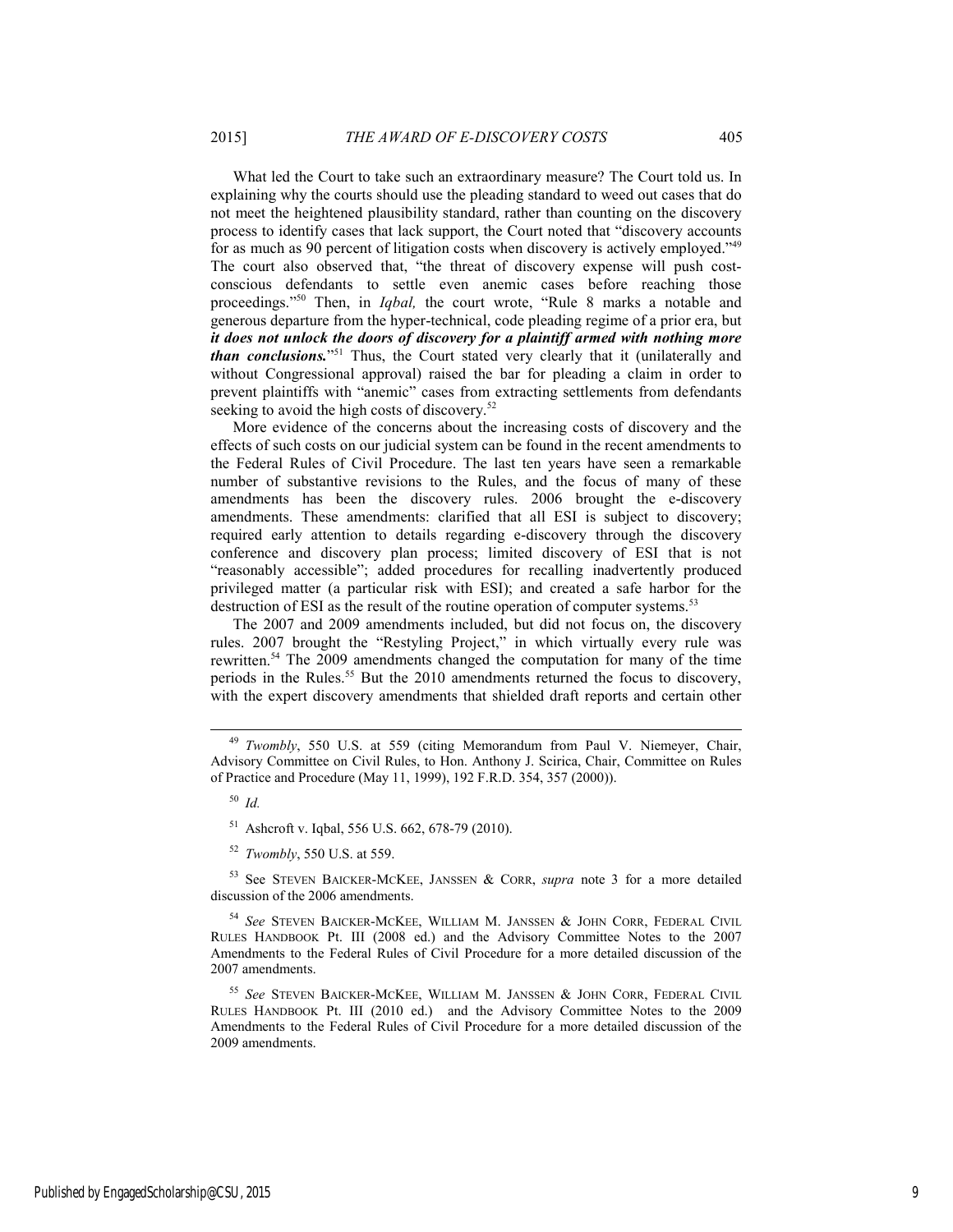communications with testifying experts.<sup>56</sup> And the 2013 amendments changed the process for issuing subpoenas under Rule 45 and for sanctioning non-compliance under Rule 37.<sup>57</sup>

Moreover, the Advisory Committee has proposed amendments to the discovery rules that are currently on schedule to go into effect in 2015 that would make the most significant changes to the discovery process since the addition of the automatic disclosures twenty years ago.<sup>58</sup> Those proposed amendments would change "proportionality" from a component of the Rule 26(c) process for protective orders to the core definition for discoverability, and allow parties to object to discovery on the grounds that the burden of the requested discovery outweighs its likely benefits.<sup>59</sup> They would also reduce the presumptive limits for interrogatories (from 25 to 15) and depositions (from ten depositions at up to seven hours to five depositions at up to six hours), and add a new limit of 25 requests for admission. $60$ 

Although the proposed amendments do not add a limit on document requests, they do change some important procedures for document discovery. They would allow parties to serve document requests at an earlier stage of the proceeding.<sup>61</sup> They also change the rules for objecting to document requests, adding an express requirement that objections be stated with specificity<sup>62</sup> and requiring the objecting party to specify whether it was withholding any documents on the basis of its objections.63 The amendments further require that, when a party is producing the

<sup>58</sup> *See* Marc A. Goldich, David R. Cohen & Emily J. Dimond, *FRCP Amendments Could Change Discovery As We Know It*,

LAW360 (June 4, 2013), http://www.law360.com/articles/447209/frcp-amendments-couldchange-discovery-as-we-know-it.

<sup>59</sup> *Id.* 

<sup>60</sup> *Id.*

<sup>61</sup> Currently, no discovery requests may be served prior to the parties' discovery conference under Rule 26(f). Under the proposed amendment, parties could serve document requests prior to the conference, and they would be deemed served on the date of the conference, enabling the parties to start document discovery earlier and to discuss issues raised by document discovery at the Rule 26(f) conference and with the court at the initial Rule 16 conference. ADVISORY COMM. ON CIVIL RULES, AGENDA BOOK 81-82 (Apr. 2013).

 $62$  Unlike Rule 33, which requires objections to interrogatories to be stated with specificity, Rule 34 does not contain that express requirement. Many courts have imposed it nonetheless. *See* STEVEN BAICKER-MCKEE, WILLIAM M. JANSSEN & JOHN CORR, FEDERAL CIVIL RULES HANDBOOK Pt. III, Rule 34 (2013 ed.); U.S. v. Philip Morris Inc., 347 F.3d 951, 954 (D.C. Cir. 2003). The proposed amendment makes this requirement explicit and consistent.

<sup>63</sup> Currently, parties often interpose objections to document requests, and then state that, without waiving the objections, they will produce nonprivileged responsive documents. This

 <sup>56</sup> *See* STEVEN BAICKER-MCKEE, WILLIAM M. JANSSEN & JOHN CORR, FEDERAL CIVIL RULES HANDBOOK Pt. III (2011 ed.) and the Advisory Committee Notes to the 2010 Amendments to the Federal Rules of Civil Procedure for a more detailed discussion of the 2010 amendments.

See STEVEN BAICKER-MCKEE, WILLIAM M. JANSSEN & JOHN CORR, FEDERAL CIVIL RULES HANDBOOK Pt. III (2014 ed.) and the Advisory Committee Notes to the 2013 Amendments to the Federal Rules of Civil Procedure for a more detailed discussion of the 2013 amendments.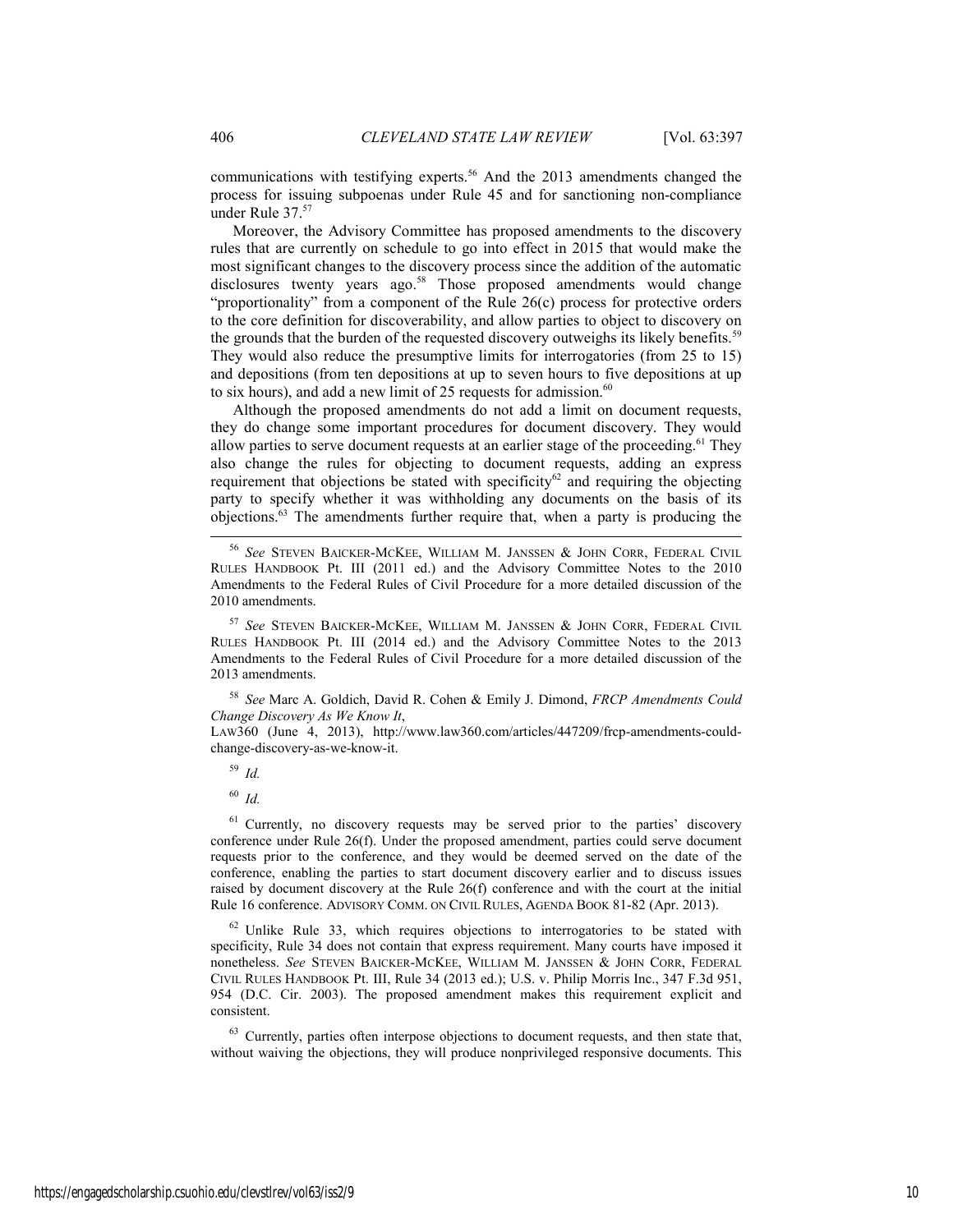documents rather than permitting inspection of them, the party must produce them at the time of the response or at another reasonable time specified in the response, and authorizes sanctions for failure to do so.<sup>64</sup>

Lastly, the proposed amendments change the sanctions in Rule 37(e) for spoliation of evidence. Currently, Rule 37(e) shields a party from sanctions for the loss of ESI "as a result of the routine, good-faith operation of an electronic information system."65 That safe haven would be deleted, and instead the rules would expressly authorize spoliation sanctions if the loss of the evidence was willful, in bad faith, grossly negligent, or negligent, but only if the loss of evidence caused "substantial prejudice" or "irreparably deprived a party of any meaningful opportunity to present or defend against the claims in the action."66

These proposed 2015 amendments, like the expert discovery amendments of 2010 and certain aspects of the e-discovery amendments of 2006, contrast with the historical trend of expanding discovery; these amendments represent a significant reversal of that trend.<sup>67</sup> Thus, after years and years of expanding federal court discovery and judicial references to the "liberal" nature of discovery<sup>68</sup> under the Federal Rules of Civil Procedure, the Supreme Court and the Advisory Committee have shifted into reverse and are restricting the scope of discovery.

#### IV. THE HISTORY OF COST RECOVERY IN THE U.S.

#### *A. Congress Sets the Rules for Recovery*

Under British and U.S. *common law*, the courts are not permitted to award costs to the prevailing party.<sup>69</sup> British courts, however, have long been authorized by *statute* to award attorney's fees and costs to successful litigants. As early as 1278, the courts of England were authorized to award counsel fees to successful plaintiffs in litigation.70 It remains customary in England to award both costs and fees to a prevailing party, and the parties regularly conduct separate hearings before special

l

66 Goldich, Cohen & Dimond, *supra* note 58.

<sup>67</sup> *Id.* ("While historically most amendments to the rules have broadened discovery obligations, there now appears to be wide support for proposals aimed at getting discovery back under control.").

<sup>68</sup> *See, e.g.*, Hickman v. Taylor, 329 U.S. 495, 512 (1947); Dart Indus. Co., Inc. v. Westwood Chem. Co., Inc., 649 F.2d 646, 649 (9th Cir. 1980); Justiano v. G4S Secure Solutions, Inc., 291 F.R.D. 80, 83 (D.N.J. 2013).

<sup>69</sup> *See* Alyeska Pipeline Serv. Co. v. Wilderness Soc'y*,* 421 U.S. 240, 247 (1975).

70 Fleischmann Distilling Corp. v. Maier Brewing Co., 386 U.S. 714, 717 (1967).

practice leaves the propounding party uncertain as to whether the objections raise hypothetical concerns about the phrasing of the request or are the basis for withholding otherwise responsive documents. The amendment would remove this ambiguity.

<sup>&</sup>lt;sup>64</sup> Again, this amendment addresses an existing practice in which the responding party simply indicates that it will produce responsive documents "at a mutually convenient time," leaving the parties to wrangle over that time and leading to further delay. *See* ADVISORY COMM. ON CIVIL RULES 16 (May 2013).

<sup>65</sup> FED. R. CIV. P. 37(e).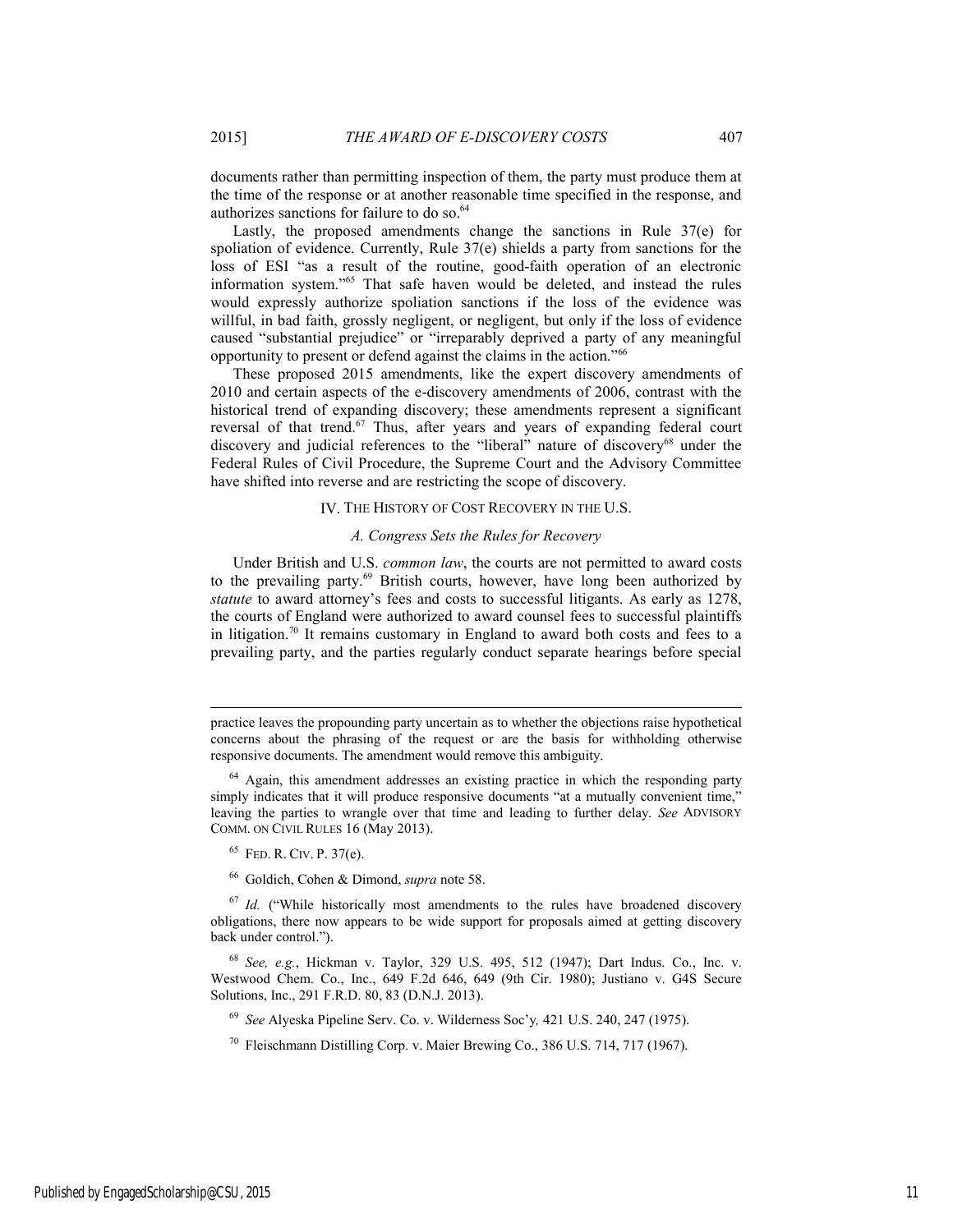"Taxing Masters" in order to determine the appropriateness and the size of an award of counsel fees.<sup>71</sup>

The United States rejected the British approach to the shifting of attorney's fees. In 1796, the Supreme Court recognized that "[t]he general practice of the United States is in opposition to" the awarding of counsel fees to the prevailing party.<sup>72</sup>Although many commentators recommend the "loser pays" English Rule, $^{73}$ the American Rule remains firmly in place.<sup>74</sup>

The U.S. departure from the British system is not quite so absolute with regard to the taxation of costs. Rule 54(d) of the Federal Rules of Civil Procedure provides that, unless federal statute, the Federal Rules of Civil Procedure, or a court order provide otherwise, "costs—other than attorney's fees—should be allowed to the prevailing party."75 Although that language would seem on its face plainly to encompass all costs of litigation "other than attorney's fees," the courts have interpreted Rule 54(d) to allow only the recovery of costs described in 28 U.S.C. § 1920.76

Congress enacted Section 1920 in 1948, but the history of cost recovery in the U.S. predates the enactment of Section 1920 by 155 years. In 1793, Congress enacted a statute that authorized courts to award certain costs to prevailing parties when so authorized under state law.<sup>77</sup> Under this statute, federal courts awarded both

<sup>73</sup> *See, e.g.*, Marie Gryphon*, Assessing The Effects of a "Loser Pays" Rule on the American Legal System: An Economic Analysis and Proposal for Reform*, 8 RUTGERS J.L. & PUB. POL'Y 567 (2011); Thomas D. Rowe, Jr., *Indemnity or Compensation? The Contract With America, Loser-Pays Attorney Fee Shifting, and a One-Way Alternative*, 37 WASHBURN L.J. 317 (1988); Lorraine Wright Feuerstein, *Two-Way Fee Shifting on Summary Judgment or Dismissal: An Equitable Deterrent to Unmeritorious Lawsuits*, 23 PEPP. L. REV. 125 (1995); Ehrenzweig, *Reimbursement of Counsel Fees and the Great Society*, 54 CALIF. L. REV. 792 (1966).

<sup>74</sup> *See, e.g.*, John Vargo*, The American Rule on Attorney Fee Allocation: The Injured Person's Access to Justice*, 42 AM. U. L. REV. 1567, 1569 (1993)*.*

<sup>75</sup> The full text of Rule  $54(d)(1)$  states,

Unless a federal statute, these rules, or a court order provides otherwise, costs—other than attorney's fees—should be allowed to the prevailing party. But costs against the United States, its officers, and its agencies may be imposed only to the extent allowed by law. The clerk may tax costs on 14 days' notice. On motion served within the next 7 days, the court may review the clerk's action.

#### FED. R. CIV. P. 54 (d)(1).

<sup>76</sup> *See, e.g.*, Taniguchi v. Kan. Pac. Saipan, LTD., 132 S. Ct. 1997, 2005 (2012); W. Va. Univ. Hosps., Inc. v. Casey, 499 U.S. 83, 86 (1991) (Section 1920 "define[s] the full extent of a federal court's power to shift litigation costs absent express statutory authority.").

77 Judiciary Act of 1793, § 4, 1 Stat. 333 (1793)*; see also* Alyeska Pipeline Serv. Co. v. Wilderness Soc'y*,* 421 U.S. 240, 247–48 (1975).

<sup>&</sup>lt;sup>71</sup> *Id.* Note, however, that the English system is not strictly a loser pays approach, but rather occupies a middle ground in which the prevailing party typically recovers some, but not all, of its fees as allocated by a taxing Master. *See* Arthur Goodhart, *Costs*, 38 YALE L.J. 849, 856 (1929).

<sup>72</sup> Arcambel v. Wiseman, 3 U.S. 306, 306 (1796).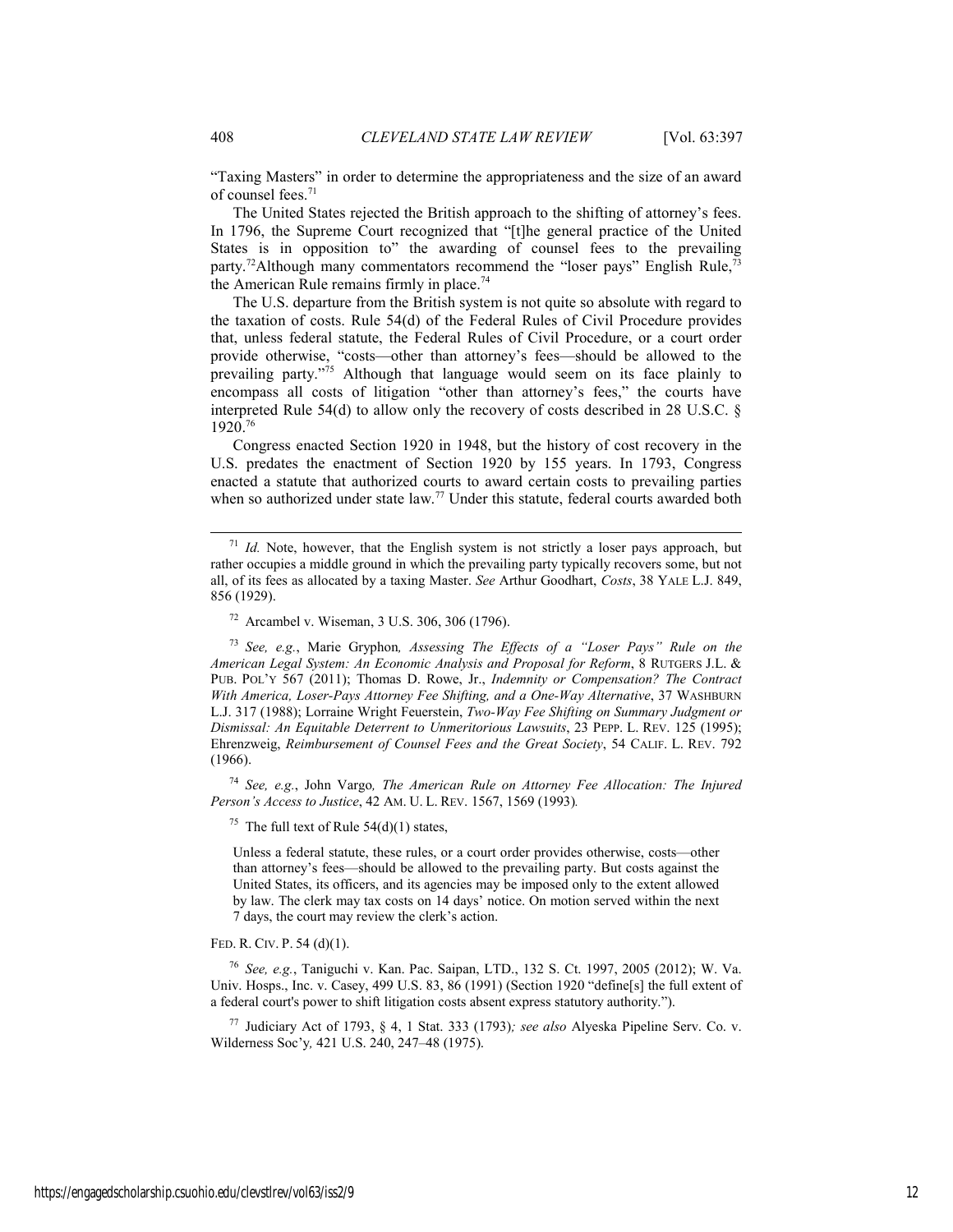Congress had at least two purposes in enacting the 1853 act. First, there was no consistency in the manner in which different federal courts awarded costs and fees, and second, losing litigants were bearing attorney's fees that "have been swelled to an amount exceedingly oppressive to suitors, and altogether disproportionate to the magnitude and importance of the causes in which they are taxed, or the labor bestowed."79 Thus, the purpose of the 1853 act was to mandate a consistent approach to costs and fees that prevented an unreasonable burden on the losing party. The language of the 1853 act was carried forward with little or no change in the Revised Statutes of 1874 and by the Judicial Code of 1911.<sup>80</sup> Its substance was then included in the Revised Code of 1948 as 28 U.S.C. § 1920, where it currently resides.<sup>81</sup>

In 1948 when Congress enacted Section 1920, the discovery world was a much simpler place. Secretaries took dictation by shorthand, typed correspondence and other documents on typewriters—using carbon paper if they needed duplicates—and stored them in metal filing cabinets. Discovery primarily meant rifling through a couple of drawers in those filing cabinets looking for responsive documents.

The 1948 version of Section 1920 provided that:

and fees.78

There is now no uniform rule either for compensating the ministerial officers of the courts, or for the regulation of the costs in actions between private suitors. One system prevails in one district, and a totally different one in another; and in some cases it would be difficult to ascertain that any attention had been paid to any law whatever designed to regulate such proceedings . . . . It will hence be seen that the compensation of the officers, and the costs taxed in civil suits, is made to depend in a great degree on that allowed in the State courts. There are no two States where the allowance is the same. When this system was adopted, it had the semblance of equality, which does not now exist. There were then but sixteen States, in all of which the laws prescribed certain taxable costs to attorneys for the prosecution and defense of suits. In several of the States which have since been added to the Union, no such cost is allowed; and in others the amount is inconsiderable. As the State fee bills are made so far the rule of compensation in the Federal courts, the Senate will perceive that totally different systems of taxation prevail in the different districts . . . . It is not only the officers of the courts, but the suitors also, that are affected by the present unequal, extravagant, and often oppressive system.

The abuses that have grown up in the taxation of attorneys' fees which the losing party has been compelled to pay in civil suits, have been a matter of serious complaint. The papers before the committee show that in some cases those costs have been swelled to an amount exceedingly oppressive to suitors, and altogether disproportionate to the magnitude and importance of the causes in which they are taxed, or the labor bestowed.

*Id.* 

<sup>80</sup> *See Alyeska Pipeline Serv. Co.*, 421 U.S. at 256.

<sup>81</sup> *Id.* 

 <sup>78</sup> *See Taniguchi*, 132 S. Ct. at 2001.

<sup>79</sup> *See* the remarks of Senator Bradbury, CONG. GLOBE, 32d Cong., 2d Sess., 207 (1853):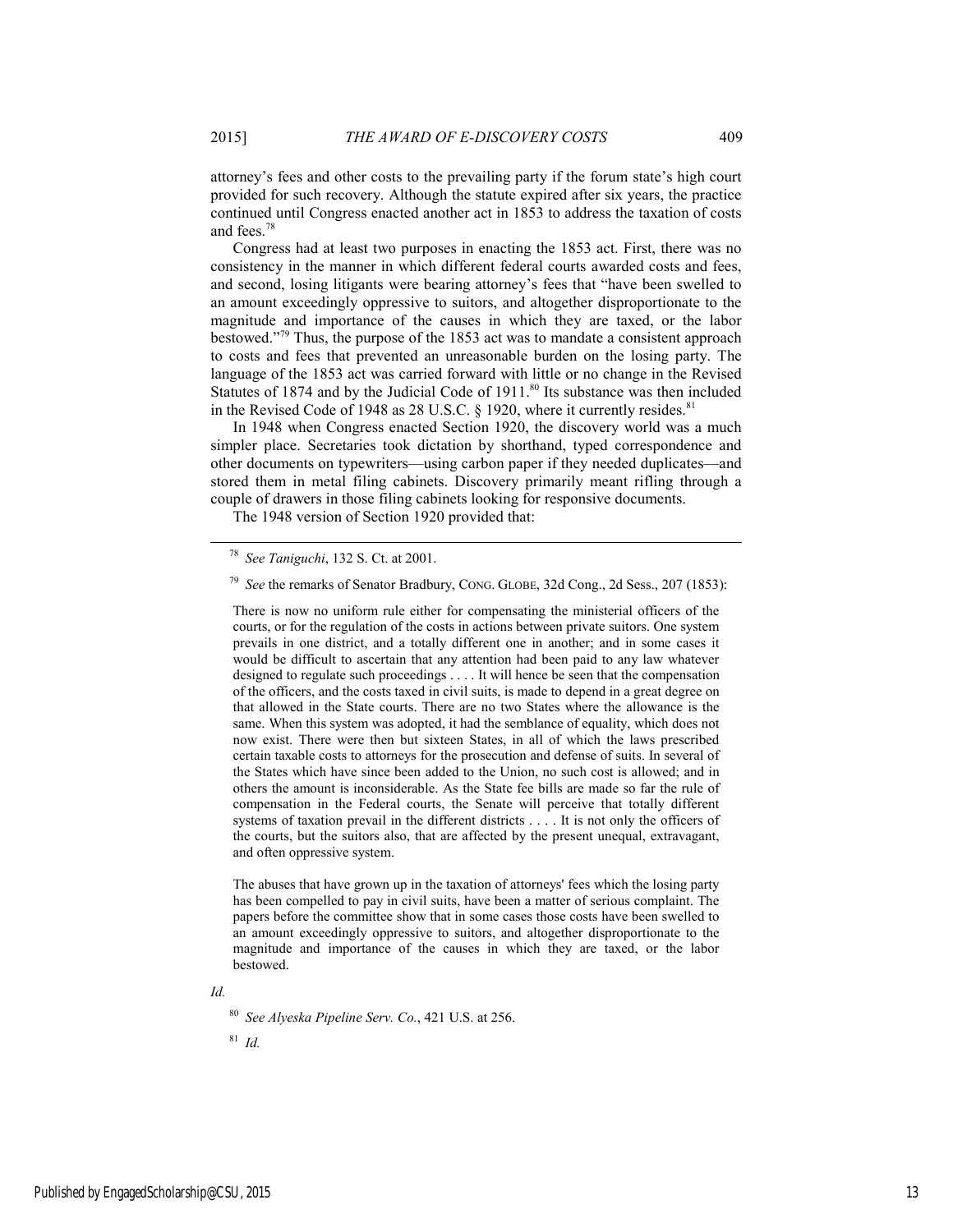A judge or clerk of any court of the United States may tax as costs the following:

- (1) Fees of the clerk and marshal;
- (2) Fees of the court reporter for all or any part of the stenographic transcript necessarily obtained for use in the case;
- (3) Fees and disbursements for printing and witnesses;
- (4) Fees for exemplification and copies of papers necessarily obtained for use in the case; and
- (5) Docket fees under section 1923 of this title.

In terms of the recovery of ESI costs, the key language resides in Section 1920(4)—"Fees for exemplification and copies of papers necessarily obtained for use in the case."

In 1978, Congress amended Section 1920 to add a sixth category of taxable costs, costs for interpreters. The statute remained unchanged until 2008, when Congress made modest changes to subsections (2) and (4) to address certain electronic costs. Congress revised subsection (2) to cover fees for "printed or electronically recorded transcripts" and revised subsection (4) to substitute "copies of *materials*" for "copies of *papers*."82

In the House, Representative Zoe Lofgren described the bill as a collection of "noncontroversial measures proposed by the Judicial Conference to improve efficiency in the Federal courts." $83$  She also noted that the legislation would "mak[e] electronically produced information coverable in court costs."84

This simple change from "papers" to "materials" belies the complex differences between making paper copies and making electronic copies. As discussed above, the process of gathering, processing, and producing ESI is a multi-step process, some or all of which might be considered part and parcel of the "fees for . . . copies of materials necessarily obtained for use in the case." The next section describes the courts' grappling with this issue.

#### *B. The Courts Interpret the Rules*

Before facing issues regarding e-discovery costs, the courts considered a number of issues related to the award of copying costs under Section 1920(4). When Section 1920 was enacted, "copying" meant hand transcribing a proceeding or document.<sup>85</sup> Since the advent of photocopying technology, however, prevailing parties have routinely relied on Section 1920(4) to recover photocopying costs.<sup>86</sup> Courts also addressed whether Section 1920(4) requires that documents must have been offered at trial or as an exhibit to a motion for their copying costs to be eligible for award to

83 154 Cong. Rec. H10271 (Sept. 27, 2008) (statement of Rep. Lofgren).

<sup>84</sup> *Id.*

<sup>85</sup> *See* Country Vintner of N.C., LLC v. E. & J. Gallo Winery, Inc.*,* 718 F.3d 249, 258 (4th Cir. 2013).

 <sup>82</sup> Judicial Administration and Technical Amendments Act of 2008, Pub. L. No. 110–406, 122 Stat. 4291, 4292 (2008) (codified at 28 U.S.C. § 1920(2) & (4)).

<sup>86</sup> *See, e.g.*, Northbrook Excess & Surplus Ins. Co. v. Procter & Gamble Co.*,* 924 F.2d 633, 643 (7th Cir. 1991); Tokyo Electron Ariz., Inc. v. Discreet Indus. Corp.*,* 215 F.R.D. 60, 65 (E.D.N.Y. 2003); Gen. Cas. Co. of Am. v. Stanchfield*,* 23 F.R.D. 58, 60 (D. Mont. 1959).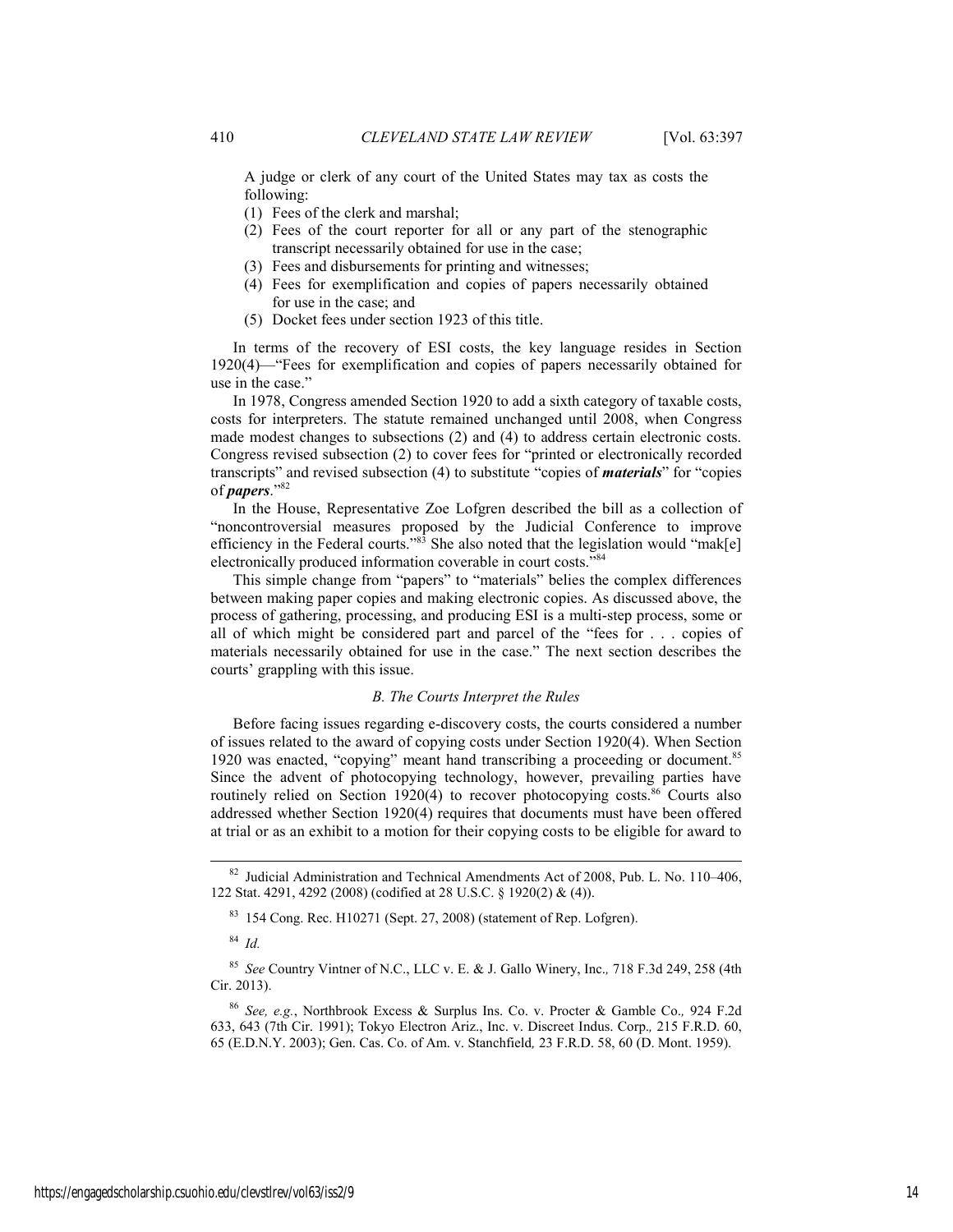the prevailing party. $87$  Courts concluded that Section 1920(4) applies to documents obtained during discovery, even if not introduced at trial or in a motion based on the contrast between the language in earlier cost statutes (allowing costs of copies of papers necessarily obtained for use *on trial*) and Section 1920(4) (allowing costs of making copies necessarily obtained for use *in the case*).<sup>88</sup>

Courts also considered whether to interpret Section 1920 narrowly or broadly. The Supreme Court has observed that taxable costs under the statute are "modest in scope" and "limited to relatively minor, incidental expenses":

[Section] 1920 . . . lists such items as clerk fees, court reporter fees, expenses for printing and witnesses, expenses for exemplification and copies, docket fees, and compensation of court-appointed experts. Indeed, the assessment of costs most often is merely a clerical matter that can be done by the court clerk. Taxable costs are a fraction of the nontaxable expenses borne by litigants for attorneys, experts, consultants, and investigators. It comes as little surprise, therefore, that *costs almost always amount to less than the successful litigant's total expenses in connection with a lawsuit*. 89

When the courts turned to the issue of how Section 1920(4) applies to the costs of e-discovery, there was significant disagreement. A number of district courts took a broad view of revised Section 1920(4) and construed it to include most of the services an e-discovery consultant would provide.

Perhaps the most frequently cited case for this interpretation is Judge Thomas W. Thrash, Jr.'s opinion in *CBT Flint Partners, LLC v. Return Path, Inc.*90 In this patent case, the prevailing defendant sought \$243,453.02 charged by an e-discovery vendor to "collect, search, identify and help produce electronic documents from [the defendant's] network files and hard drives in response to [the plaintiff's] discovery requests."91 Judge Thrash noted that the services that the vendor provided are "highly technical," and "not the type of services that attorneys or paralegals are trained for or are capable of providing.<sup>592</sup> He also noted the defendant's undisputed contention that

<sup>91</sup> *Id.* at 1381.

<sup>92</sup> *Id.* 

 <sup>87</sup> *See Country Vintner,* 718 F.3d at 257.

<sup>88</sup> *See In re* Ricoh Co., Ltd. Patent Litig., 661 F.3d 1361, 1365 (Fed. Cir. 2011) (applying Ninth Circuit law) ("Under section 1920(4), exemplification and copying costs for producing documents in discovery are recoverable."); Rundus v. City of Dallas, Tex., 634 F.3d 309, 316 (5th Cir. 2011) ("[C]osts incurred merely for discovery. . . . [a]re recoverable if the party making the copies has a reasonable belief that the documents will be used during trial or for trial preparation.") (internal quotation marks omitted); U.S. E.E.O.C. v. W & O, Inc., 213 F.3d 600, 623 (11th Cir. 2000) ("Copies attributable to discovery are a category of copies recoverable under § 1920(4).") (internal quotation marks omitted); Illinois v. Sangamo Constr. Co., 657 F.2d 855, 867 (7th Cir. 1981) (affirming taxation of costs of copying discovery documents because the "expense of copying materials reasonably necessary for use in the case are recoverable costs under 28 U.S.C. § 1920(4)," and "[t]he underlying documents need not be introduced at trial in order for the cost of copying them to be recoverable").

<sup>89</sup> Taniguchi v. Kan. Pac. Saipan, LTD., 132 S. Ct. 1997, 2006 (2012) (emphasis added).

<sup>90</sup> CBT Flint Partners, LLC v. Return Path, Inc., 676 F. Supp. 2d 1376 (N.D. Ga. 2009).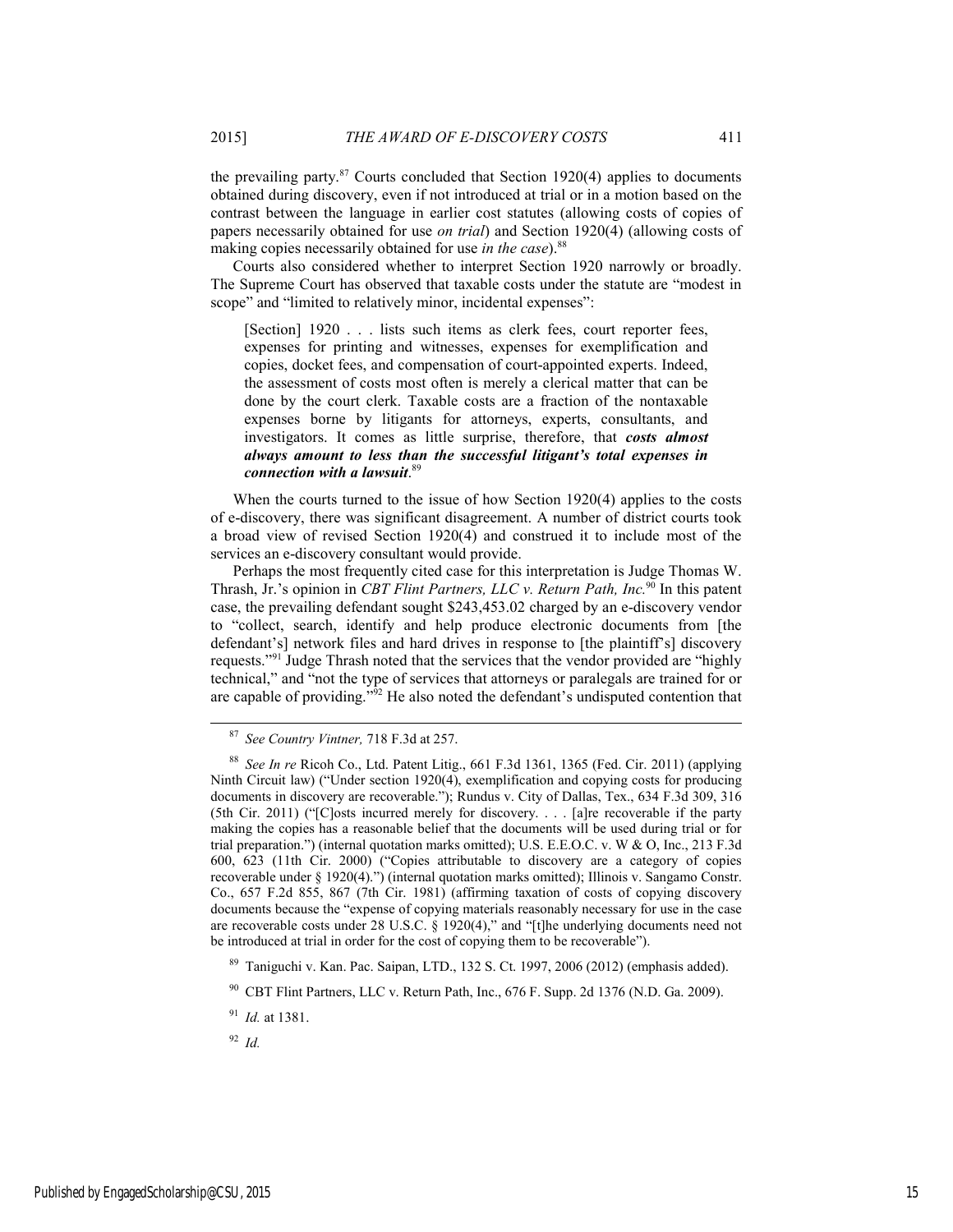making paper copies of the more than 1.4 million documents and the source code involved would actually have cost more than the amount that the vendor charged.<sup>93</sup> He reasoned that broad taxation of e-discovery costs would promote caution in making overly burdensome ESI demands: "Taxation of these costs will encourage litigants to exercise restraint in burdening the opposing party with the huge cost of unlimited demands for electronic discovery."<sup>94</sup> Based upon these considerations, he denied the plaintiff's objections to the e-discovery costs.<sup>95</sup>

Other early district court decisions allowing the recovery of various e-discovery costs include: *Tibble v. Edison Int'l*96 (more than \$500,000 in electronic discovery costs "necessarily incurred" to respond to plaintiff's discovery requests were taxable); *Parrish v. Manatt, Phelps, & Phillips,*  $LLP^{97}$  ("The tasks of collecting client documents, reviewing those documents, and determining which documents are relevant are essential—and often costly—parts of investigation and discovery."); *In re Aspartame Antitrust Litig*. 98 ("The court is persuaded that in cases of this complexity, e-discovery saves costs overall by allowing discovery to be conducted in an efficient and cost-effective manner.").

Other district court judges took the opposite view, interpreting Section 1920 narrowly. These courts generally reasoned that costs for paper copies are limited to the charges for pushing the "copy" button on the copying machine, and costs for electronic copying should be similarly limited to the scanning or duplicating of the electronic files, and should not include the costs of locating or processing the files.

Thus, in *Fells v. Virginia Department of Transportation*,<sup>99</sup> the prevailing party sought costs associated with "electronic records initial processing, Metadata extraction, [and] file conversion." While the party's ESI project manager testified that these activities were "much like photocopying or scanning of paper records," the court denied recovery of costs because the project manager "did not testify that these techniques are photocopying or scanning."100 Likewise, in *Kellogg Brown & Root*  Int'l, Inc. v. Altanmia Commercial Mktg. Co., W.L.L.,<sup>101</sup> the court reasoned that extracting and storing electronic data was more like the work of an attorney in finding and sorting documents for discovery than copying documents. In *Mann v.* 

95 As discussed *infra* p. 23, the Court of Appeals for the Federal Circuit recently reversed Judge Thrash in *CBT Flint Partners, LLC v. Return Path, Inc.*, 654 F.3d 1353 (Fed. Cir. 2013), which is in line with the other circuit courts to address this issue.

Tibble v. Edison Intern., No. CV 07-5359 SVW (AGRx), 2011 WL 3759927, at \*7 (C.D. Cal. Aug. 22, 2011).

97 Parrish v. Manatt, Phelps, & Phillips, LLP., No. C10-03200WHA, 2011 WL 1362112, at \*2 (N.D. Cal. Apr. 11, 2011).

<sup>98</sup> *In re* Aspartame Antitrust Litig., 817 F. Supp. 2d 608, 615 (E.D. Pa. 2011).

99 Fells v. Va. Dep't of Transp., 605 F. Supp. 2d 740 (E.D. Va. 2009).

<sup>100</sup> *Id.* at 743.

101 Kellogg Brown & Root Int'l, Inc. v. Altanmia Commercial Mktg. Co., W.L.L., No. H-07-2684, 2009 WL 1457632, at \*6 (S.D. Tex. 2009).

 <sup>93</sup> *Id.*

<sup>94</sup> *Id.*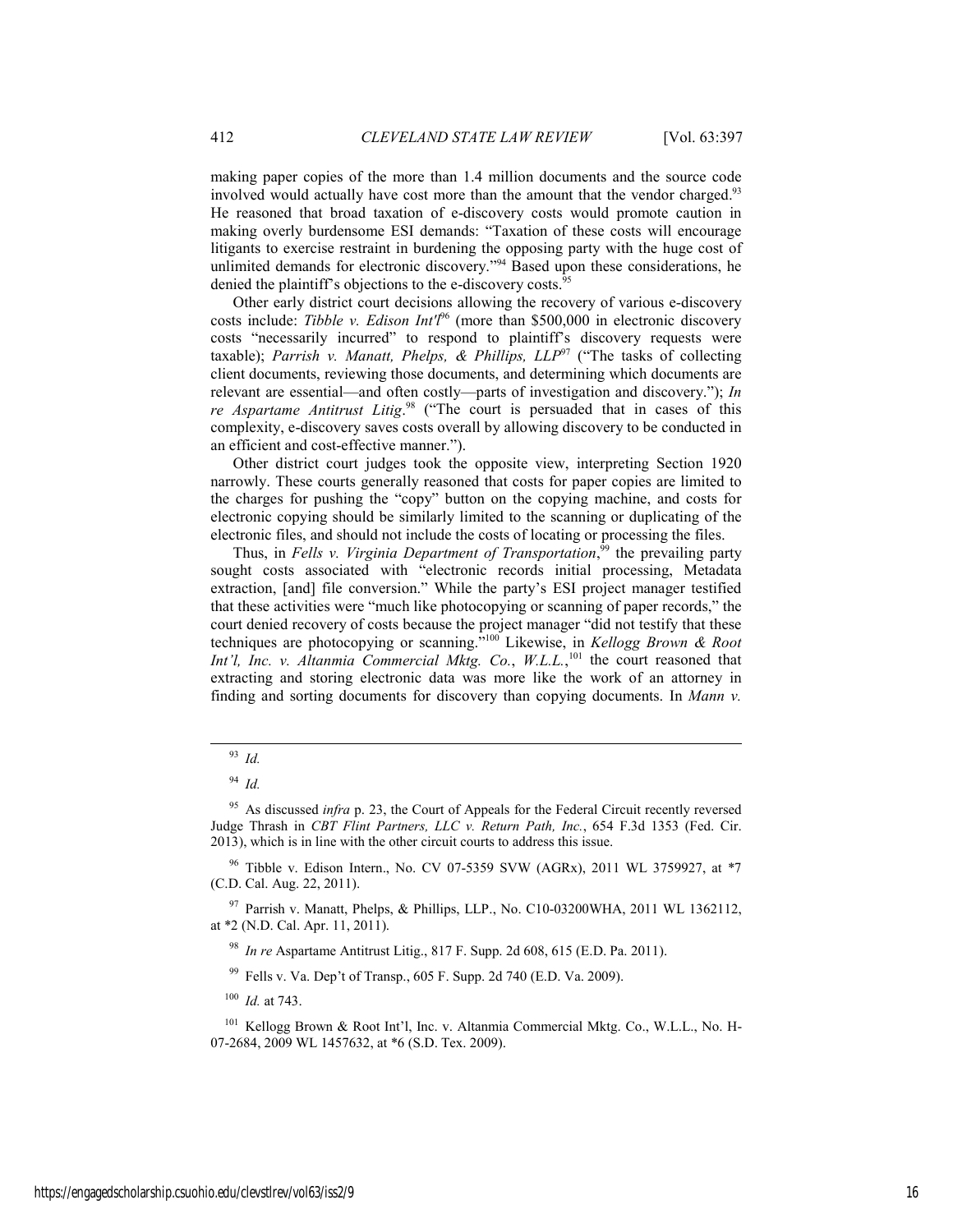Heckler & Koch Defense, Inc.,<sup>102</sup> the court observed that "such tasks as 'Searching and Deduping,' and 'Creation of Native File Database with Full Text and Metadata Extraction'" do not qualify as "copying." In *In re Scientific–Atlanta, Inc. Securities*  Litigation,<sup>103</sup> the court analogized keyword searching to reviewers physically reviewing paper documents; just as the cost of reviewers examining documents is not taxable, so too the task of keyword searching is not taxable. And in *In re Fast Memory Erase v. Spansion, Inc.*,<sup>104</sup> the court found that data collection and extraction of relevant discoverable ESI was more like non-taxable attorney and paralegal

Three recent opinions from the federal courts of appeals seem to have resolved this disagreement among the district courts. The first was the decision from the Court of Appeals for the Third Circuit in *Race Tires America, Inc. v. Hoosier Racing*  Tire Corp.<sup>105</sup> After granting Hoosier Racing Tire Corp.'s motion for summary judgment in this antitrust case, the trial court awarded Hoosier approximately \$365,000 in costs under Rule 54(d) of the Federal Rules of Civil Procedure. The vast majority of these costs represented charges from e-discovery vendors for activities like hard drive imaging, data processing, keyword searching, and file format conversion.

Moreover, many of these activities were actually required by the court. The Case Management Order ("CMO") directed the parties to attempt to agree upon a list of keyword search terms, with a party's use of such terms carrying a presumption that it had fulfilled its "obligation to conduct a reasonable search."<sup>106</sup> The CMO further required the parties to produce ESI documents in Tagged Image File Format," accompanied by "[a] cross reference or unitization file, in standard format (e.g. Opticon, Summation DII, or the like)<sup>107</sup> showing the Bates number of each page and the appropriate unitization of the documents."108 The CMO identified specific metadata fields that the parties had to produce if reasonably available.<sup>109</sup> Finally, the CMO directed the parties to produce an extracted text file or searchable version for each electronic document.<sup>110</sup> Thus, the CMO expressly required significant technical processing of an electronic document as part of the process of producing a copy to the opposing party.

<sup>103</sup> *In re* Scientific–Atl., Inc. Sec. Litig., No. 1:01-CV-1950-RWS, 2011 WL 2671296, at \*1 (N.D. Ga. 2011).

<sup>104</sup> *In re* Fast Memory Erase v. Spansion, Inc., No. 3-10-CV-0481-M-BD, 2010 WL 5093945, at \*4 (N.D. Tex. 2010).

105 Race Tires Am., Inc. v. Hoosier Racing Tire Corp., 674 F.3d 158 (3d Cir. 2012).

<sup>106</sup> *Id.* at 161.

 $107$  These are different software programs that lawyers use to access ESI. They typically provide such functionality as searching, issue tagging, appending notes, etc.

<sup>108</sup> *Race Tires Am. Inc.*, 674 F.3d at 161.

<sup>109</sup> *Id.*

<sup>110</sup> *Id.*

review than copying.

<sup>&</sup>lt;sup>102</sup> Mann v. Heckler & Koch Defense, Inc., No. 1:08cv611 (JCC), 2011 WL 1599580, at  $*9$ (E.D. Va. 2011).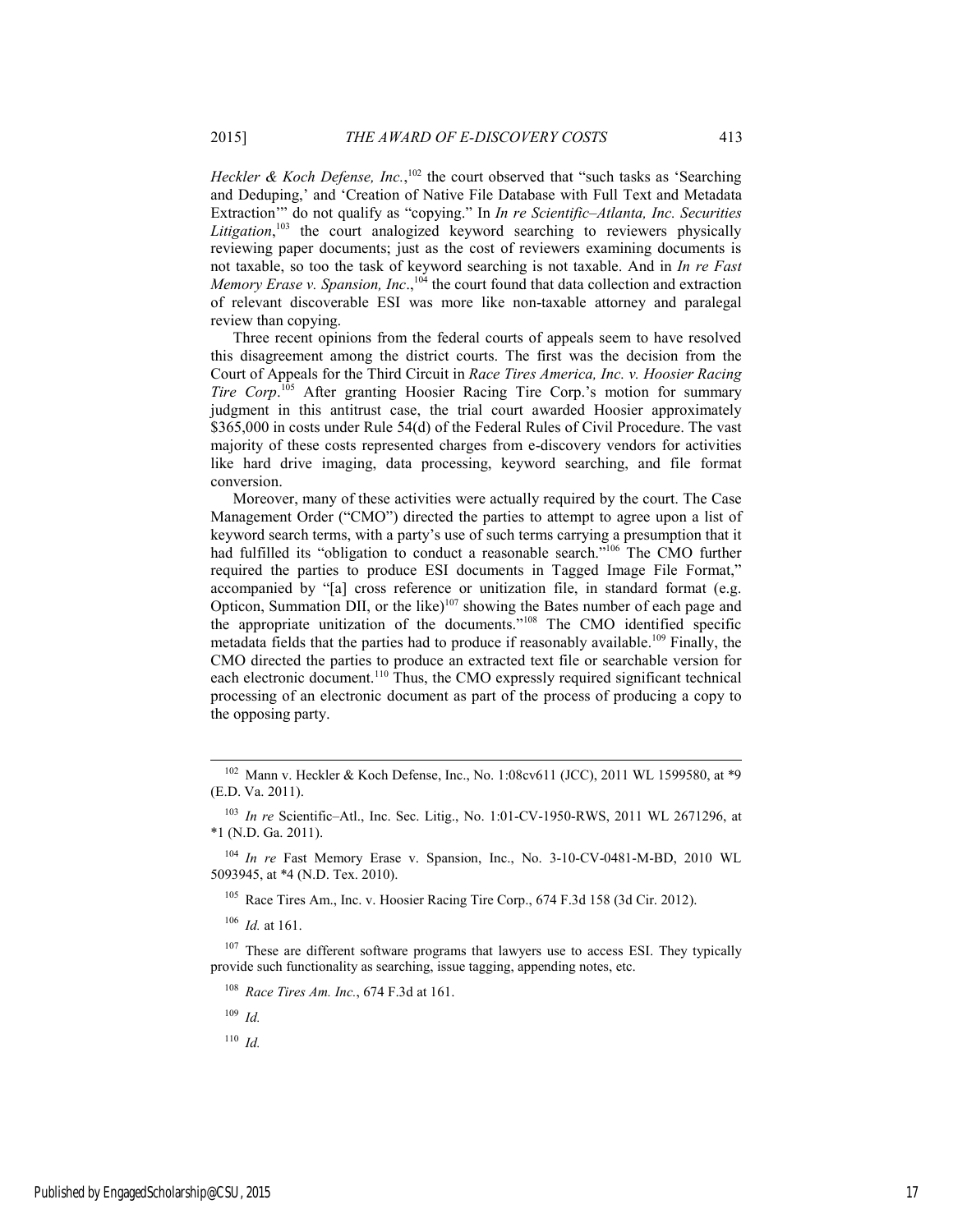The district court clerk's office issued a Taxation of Costs which awarded all of the claimed e-discovery charges.111 On appeal, the Court of Appeals for the Third Circuit considered which of these costs should be recoverable as "copies of papers necessarily obtained for use in the case."<sup>112</sup> Relying primarily on the definition of the word "copy," the court held that the only e-discovery activities that were the equivalent of copying a paper document were the scanning and conversion to TIFF files.<sup>113</sup>

The court also considered the other basis for recovery that parties often assert for e-discovery costs: the language in Section 1920(4) allowing recovery of "fees for exemplification."114 Parties who rely on this language in Section 1920(4) argue that the manipulation of the electronic data is exemplifying the data. The court held that the "electronic discovery vendors' work in this case did not produce illustrative evidence or the authentication of public records. Their charges accordingly would not qualify as fees for 'exemplification' under either construction of the term."115 Accordingly, the court ruled that Hoosier could not recover its e-discovery costs as costs of exemplification or costs of copies.

About a year later, the Fourth Circuit weighed in, in *Country Vintner of North Carolina, LLC v. E. & J. Gallo Winery, Inc*. 116 Country Vintner of North Carolina sued E. and J. Gallo Winery, Inc., for breach of contract. Gallo won the case on motions, and then sought its costs under Rule 54(d). Gallo sought approximately \$110,000 in costs associated with the production of the discovery material, including costs for converting the original documents into non-editable files, initial processing of the ESI, extracting metadata, electronic Bates numbering, and copying the images onto CDs.<sup>117</sup>

Like the Third Circuit in *Race Tires*, the Fourth Circuit court determined that "making copies" should be construed as "producing imitations or reproductions of original works."118 This interpretation, the court concluded, was in league with the Supreme Court's observation that taxable costs under Section 1920 were "modest in scope" and limited to "relatively minor incidental expenses."<sup>119</sup> This led the court to conclude that the conversion of native files to non-editable formats and transferring the documents onto CDs were the only costs that Gallo submitted that qualified as "making copies."<sup>120</sup>

<sup>113</sup> *Id.* 

116 Country Vintner of N.C., LLC v. E. & J. Gallo Winery, Inc., 718 F.3d 249 (4th Cir. 2013).

<sup>119</sup> *Id.* (quoting Taniguchi v. Kan. Pac. Saipan, LTD., 132 S. Ct. 1997, 2006 (2012)).

<sup>120</sup> *Id.* at 260.

 <sup>111</sup> *Id.* at 162.

<sup>112</sup> *Id.* at 167.

<sup>114</sup> *Id.* at 165.

<sup>115</sup> *Id.* at 166.

<sup>117</sup> *Id.* at 253.

<sup>118</sup> *Id.* at 259.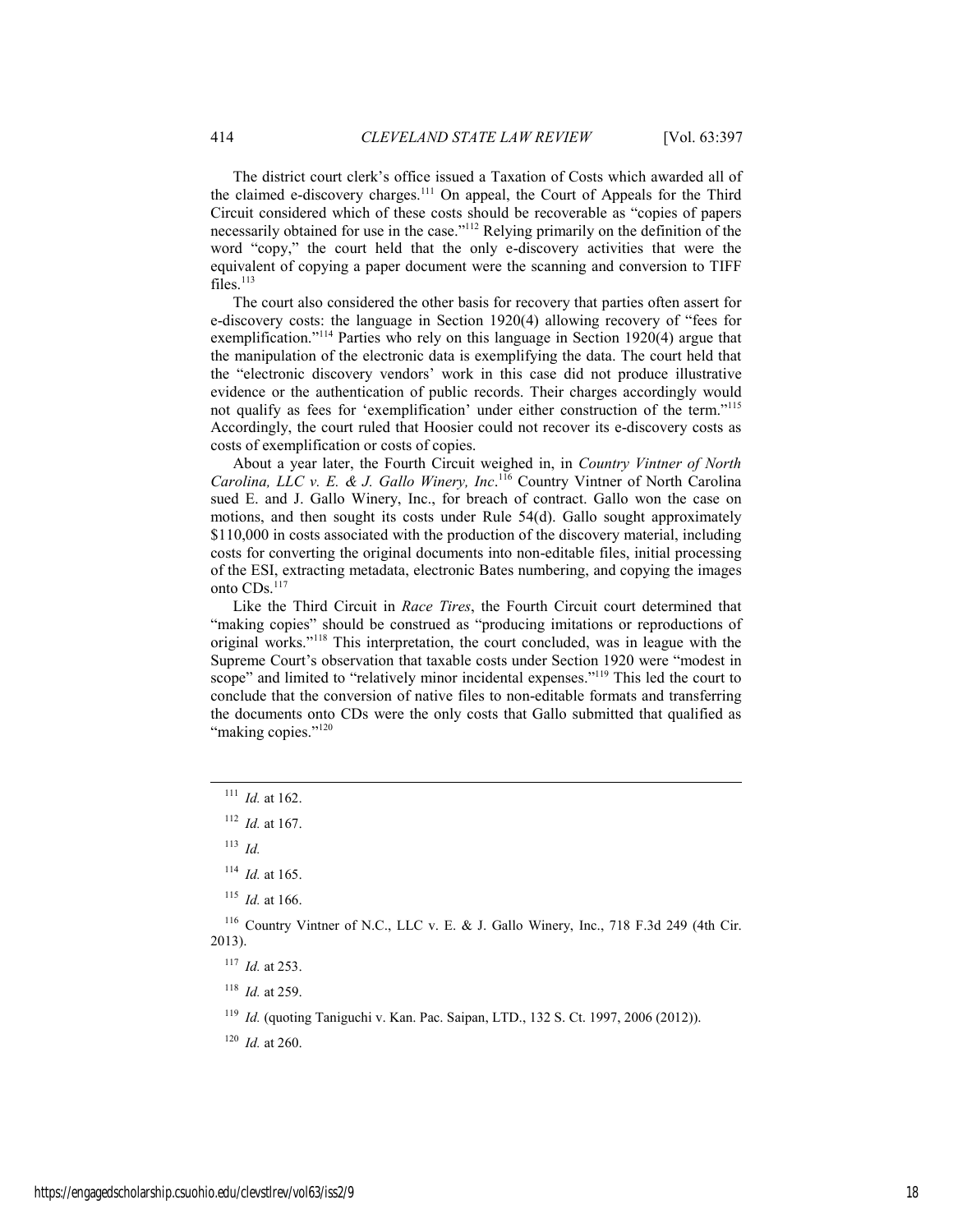The court likewise rejected Gallo's argument that its ESI processing charges were taxable as "fees for exemplification."<sup>121</sup> The court decided that the modern interpretation of "exemplification" was the "act or process of showing or illustrating by example" or an "official transcript of a public record, authenticated as a true copy for use as evidence."<sup>122</sup> Gallo's e-discovery costs did not qualify under this definition of "fees for exemplification," so the court allowed Gallo to recover only the costs associated with "making copies."123 Those costs amounted to only \$218 of the \$110,000 that Gallo incurred.

Then, in December 2013, the United States Court of Appeals for the Federal Circuit, applying Eleventh Circuit law, reversed Judge Thrash's ruling in *CBT Flint*  Partners, LLC v. Return Path, Inc.<sup>124</sup> The Federal Circuit's approach was similar to that adopted by the Third and Fourth Circuits, with a few minor twists.

The Federal Circuit first adopted a narrow interpretation of the scope of copying costs that a prevailing party may recover, similar to that employed by the Third and Fourth Circuits.<sup>125</sup> The court found that Section 1920(4) "allows recovery only for the reasonable costs of actually duplicating documents, not for the cost of gathering those documents as a prelude to duplication."126

The court then divided the process of producing ESI into three stages. In the first stage, "an electronic-discovery vendor copied (or 'imaged') computer hard drives or other 'source media' that contain the requested documents, replicating each source as a whole in its existing state."127 In the second stage, the extracted documents were organized into a database. They were then indexed, decrypted, de-duplicated, filtered, analyzed, searched, and reviewed to determine which were responsive to discovery requests and which contained privileged information.<sup>128</sup> In the final stage, the responsive ESI was copied onto media to be provided to the opposing party.<sup>129</sup>

First, the court clarified that the district court may not award the ESI vendor's charges for planning the production process, even if some or all of the planning relates to recoverable copying.130 With respect to the first stage—making a copy of the potentially relevant ESI to preserve it, the court noted that such a step was often necessary to producing a copy of the ESI without altering the metadata during the review process.131 Therefore, the court held, the prevailing party could recover those

<sup>122</sup> *Id.*

<sup>123</sup> *Id.*

<sup>124</sup> CBT Flint Partners, LLC v. Return Path, Inc., 737 F.3d 1320, 1333 (Fed. Cir. 2013).

<sup>125</sup> *Id.*

<sup>126</sup> *Id.* at 1334 *(*quoting Allen v. U.S. Steel Corp., 665 F.2d 689, 697 n. 5 (5th Cir. 1982)).

<sup>127</sup> *Id.* at 1328 (citing *Sedona Conference Glossary* at 23).

<sup>128</sup> *Id.* at 1328-29.

<sup>129</sup> *Id.* at 1329.

<sup>130</sup> *Id.* at 1330 ("[C]osts incurred in *preparing* to copy are not recoverable.").

<sup>131</sup> *Id.* at 1329 ("[I]t is often necessary—in order to produce a single production copy of the document's visible content and of the metadata (where both are requested)—to create an image of the original source first and then to apply special techniques to extract documents while preserving all associated metadata.").

 <sup>121</sup> *Id.* at 262.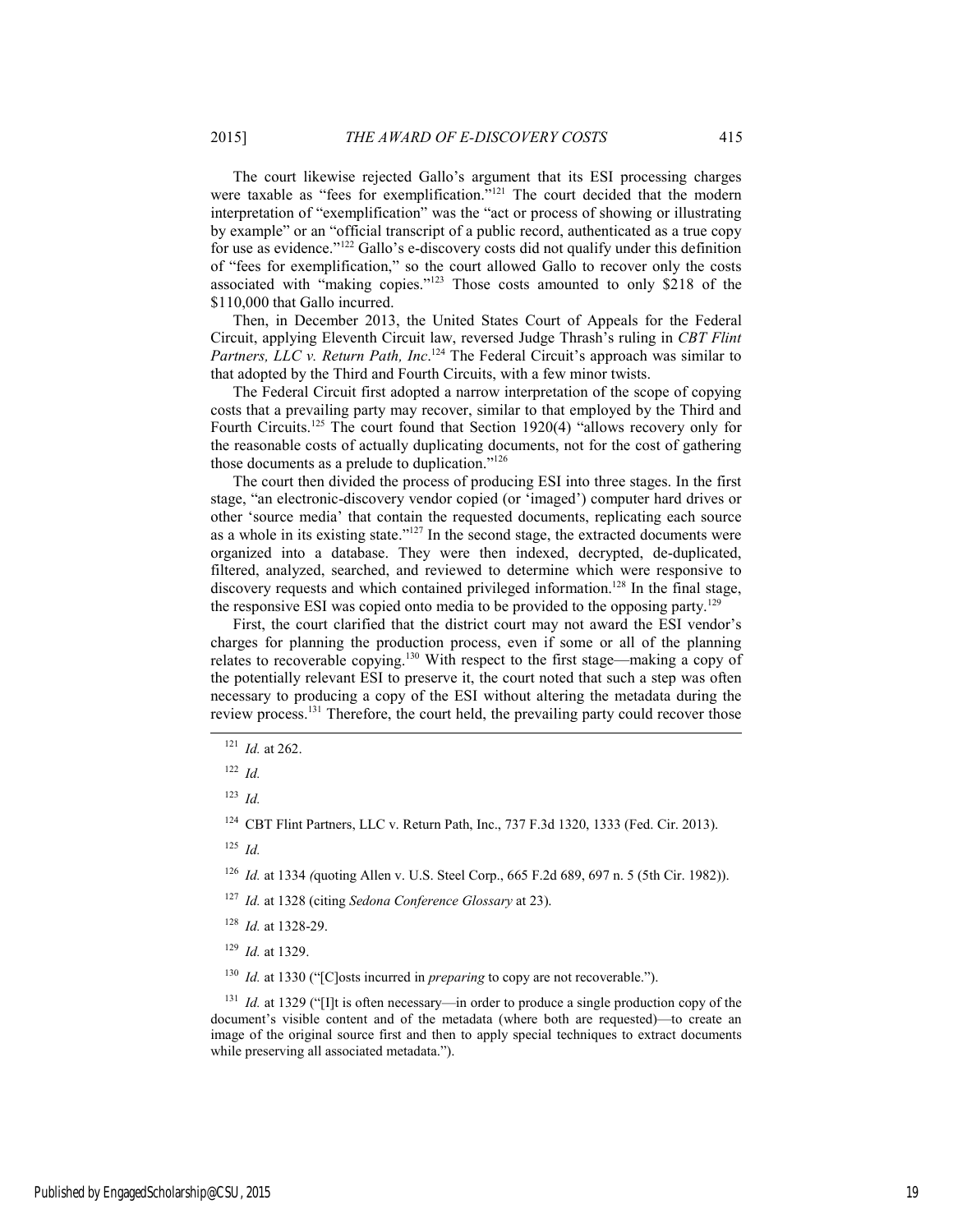preservation costs relating to the documents actually copied and produced, but not as to documents not copied and produced.<sup>132</sup> However, the court further held that, if the parties were not producing metadata or if their process did not otherwise require imaging of data at the outset of the process, then the stage one costs might not be recoverable.<sup>133</sup>

As to the second stage, the court found those costs categorically not recoverable, likening those activities to attorneys reviewing paper documents for discoverability.134 Finally, as to the third stage—converting the documents into the format for production and transferring copies onto the media for production—the court found the costs to be squarely within the contemplation of Section 1920(4) (and in fact the losing party had not contested costs for the third stage).<sup>135</sup>

Although time will tell, it appears that *Race Tires, Country Vintner*, and *CBT Flint Partners* have settled the disagreement about which e-discovery costs are recoverable under Rule 54(d) and Section 1920(4). District courts have cited *Race Tires* close to forty times, with only one case declining to follow it.<sup>136</sup> *Country Vintner,* a more recent and less groundbreaking decision, has only been cited eleven times, with no district courts declining to follow it. $137$ 

Accordingly, unless a split in the circuits develops, it is likely that the majority of the courts will construe Section 1920(4) to include only a small fraction of the ediscovery costs that a party necessarily incurs in the litigation process. Therefore, the next logical question is whether Rule 54(d) and/or Section 1920(4) should be revised to provide for the recovery of additional categories of cost.<sup>138</sup> The next section of this article examines that question.

#### V. THE LEGAL AND SOCIAL IMPLICATIONS OF ALLOWING GREATER TRANSFER OF DISCOVERY COSTS

The decision as to which party should bear which litigation costs and fees has a variety of implications and consequences, some societal and some practical. As discussed above, one of the noted features of the American jurisprudence system is the "American Rule," pursuant to which, as a default matter, the parties bear their own legal fees regardless of who prevails in the litigation.<sup>139</sup> Although the American Rule developed in part as a reaction to statutes setting rates for legal services, one of

<sup>136</sup> *See In re* Online DVD Rental Antitrust Litigation, No. M 09-2029 PJH, 2012 WL 1414111, at ¶ 3 (N.D. Cal. Apr. 20, 2012) (describing *Race Tires* as "well reasoned," but declining to follow it and instead awarding the majority of the prevailing party's e-discovery costs as recoverable under Section 1920).

<sup>137</sup> *CBT Flint Partners, LLC*, 737 F.3d at 1333.

<sup>138</sup> Given the courts' holdings that Section 1920 limits the types of costs recoverable under Rule 54(d), the safest method of implementing the proposal set forth in this article would be to amend both Section 1920 to specify that costs beyond copying costs are recoverable in civil litigation, and Rule 54(d) to set forth the discretion and factors for awarding such costs.

 <sup>132</sup> *Id.* at 1330.

<sup>133</sup> *Id.*

<sup>134</sup> *Id.* at 1330-31.

<sup>135</sup> *Id.* at 1332-33.

<sup>139</sup> *See, e.g.*, Vargo, *supra* note 74, at 1569.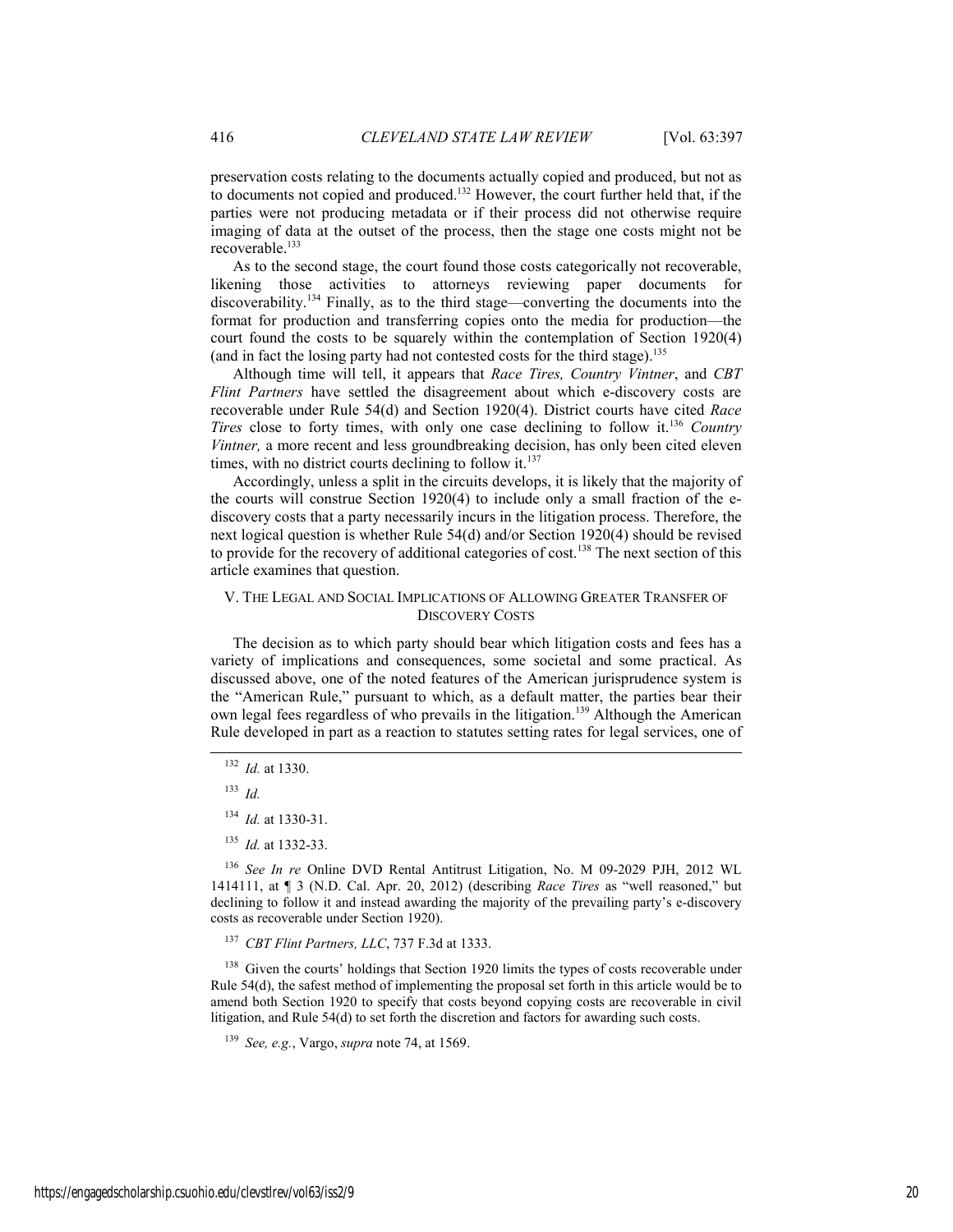the policy concerns behind the American Rule is the notion that we are better off with easier access to the courts for plaintiffs with limited resources.<sup>140</sup> The Supreme Court expressed this policy as follows:

[S]ince litigation is at best uncertain one should not be penalized for merely defending or prosecuting a lawsuit, and that the poor might be unjustly discouraged from instituting actions to vindicate their rights if the penalty for losing included the fees of their opponents' counsel.<sup>1</sup>

Thus, the reasoning goes, requiring each party to bear its own attorney's fees allows individuals believing they have been harmed by the conduct of a large corporate entity to bring lawsuits without the specter of bearing the attorney's fees of the corporate defendant hanging over their heads should the individuals lose their lawsuits.

While the benefits and costs of the American Rule have been debated for many years,142 and while the policies underlying the American Rule are relevant to a discussion of cost-shifting, we do not need to overturn the American Rule to allow the prevailing party to recover a larger portion of the discovery costs incurred during the litigation. The American Rule is philosophically opposed to shifting attorney's fees to the losing party, but the Federal Rules of Civil Procedure expressly distinguish between attorney's fees and costs in this regard, and explicitly authorize the prevailing party to recover its costs.<sup>143</sup>

Therefore, the question that this section will address is whether the American litigation system and the justice that it seeks to uphold would be enhanced or weakened by allowing the recovery of a greater portion of the costs incurred in the discovery process. I argue that the system would be improved by amending Rule 54(d) and/or 28 U.S.C. § 1920(4) to accord the trial judge the discretion to award some or all of a broad range of discovery costs to the prevailing party.

The current system virtually guarantees in the vast majority of cases that neither side is made whole. Plaintiffs who persuade the jury or judge to rule in their favor may achieve moral vindication, but their ultimate recovery is typically drastically smaller than the amount by which they are found to have been harmed, reduced not only by the 33 or 40% contingency fee, but further reduced by the substantial ediscovery costs not presently awarded. Likewise, a defendant who obtains a defense verdict on all counts has a comparably Pyrrhic victory. While e-discovery costs are only one component of this "justice gap," closing that component of the justice gap in appropriate circumstances only promotes justice.

There are two primary arguments advanced against imposing discovery costs on the prevailing party. The first tracks one of the rationales for the American Rule that the prospect of being saddled with enormous discovery costs would discourage

 <sup>140</sup> *Id.* at 1634-35.

<sup>141</sup> Fleishmann Distilling Corp. v. Maier Brewing Co., 386 U.S. 714, 718 (1967).

<sup>142</sup> *See* Vargo, *supra* note 74, at § 2; *see also* FED. R. CIV. P. 54(d)(1).

<sup>&</sup>lt;sup>143</sup> FED. R. CIV. P. 54(d)(1) ("Unless a federal statute, these rules, or a court order provides otherwise, costs—other than attorney's fees—should be allowed to the prevailing party."). *But see* Patrick T. Gillen, *Oppressive Taxation: Abuse of Rule 54 and Section 1920 Threatens Justice*, 58 WAYNE L. REV. 235, 238 (2012) ("In this Article, I argue that neither Rule 54(d) nor 28 U.S.C.A. § 1920 allow the taxation of discovery costs as a matter of law.").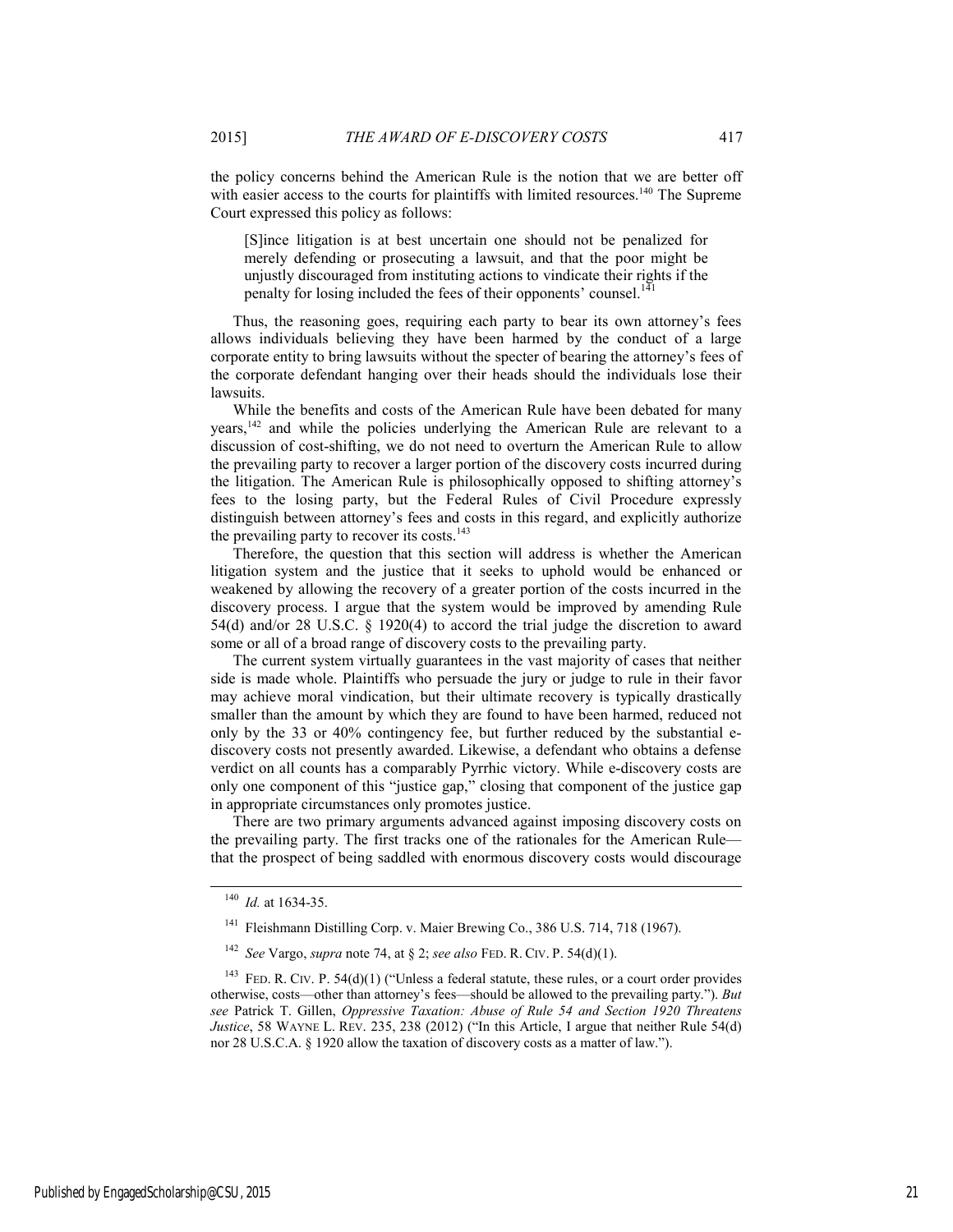individuals having meritorious claims against corporations from pursuing those claims.144 The second is that after-the-fact shifting of these costs will not create the proper incentives to be cost conscious and efficient during the discovery process.<sup>145</sup> This article examines each rationale in turn.

#### *A. Shifting of Discovery Costs Does Not Create a New, Undesirable Barrier to the Courts*

As a starting point, if any shifting of discovery costs—or related attorney's fees—violates a "bright line" standard and undesirably discourages plaintiffs from bringing meritorious claims, then the American system needs a wide-ranging overhaul. There are numerous situations in which a variety of costs and fees are shifted.

For certain statutory claims, Congress has decided that society is better served by allowing the prevailing party to recover its attorney's fees. For example, under the Clean Water Act, citizens are authorized to bring citizen suits in which they act as "private attorneys general" to seek enforcement of the Clean Water Act's provisions.146 Section 1365(d) of the Clean Water Act authorizes the court to award costs of litigation, including attorney's fees, to "any prevailing or substantially prevailing party"—plaintiff or defendant—when the court deems it appropriate.<sup>147</sup> The purpose of this two-way cost and fee shifting provision is twofold: to encourage citizens to bring meritorious actions and to discourage frivolous or harassing actions.148

The civil rights statutes have a similar dual-purpose fee shifting provision, but with a twist. The section titled "Proceedings in vindication of civil rights" provides that, in any civil rights action, the court may, in its discretion, award "the prevailing party, other than the United States, a reasonable attorney's fee as part of the costs."149 Thus, the statute authorizes an award of fees to a prevailing plaintiff or defendant (other than the United States). However, the courts have developed different standards for plaintiffs and defendants. Courts will award fees to plaintiffs if they obtain even a small benefit, but courts will only award fees to defendants if the claim was frivolous, vexatious, unreasonable, or without foundation.<sup>150</sup> Thus, in the civil rights context, Congress and the courts still want to encourage meritorious litigation and discourage frivolous litigation, but with the balance shifted towards encouraging meritorious litigation.

149 42 U.S.C. § 1988(b) (2012).

<sup>150</sup> *See, e.g.*, Dangler v. Yorktown Cent. Schools, 777 F. Supp. 1175, 1177 (S.D.N.Y. 1991); Tufaro v. Willie, 756 F. Supp. 556, 560 (S.D. Fla. 1991).

 <sup>144</sup> *See, e.g.*, Mast, *supra* note 11, at 1844.

<sup>145</sup> *See, e.g.*, Gillen*, supra* note 143, at 271-77.

<sup>146 33</sup> U.S.C. § 1365 (2012).

<sup>147 33</sup> U.S.C. § 1365(d) (2012).

<sup>148</sup> *See* Natural Resources Defense Council, Inc. v. E.P.A., 484 F.2d 1331, 1337-38 (1st Cir. 1973) (discussing S. REP. No. 91-1196, at 38-39 (1970)).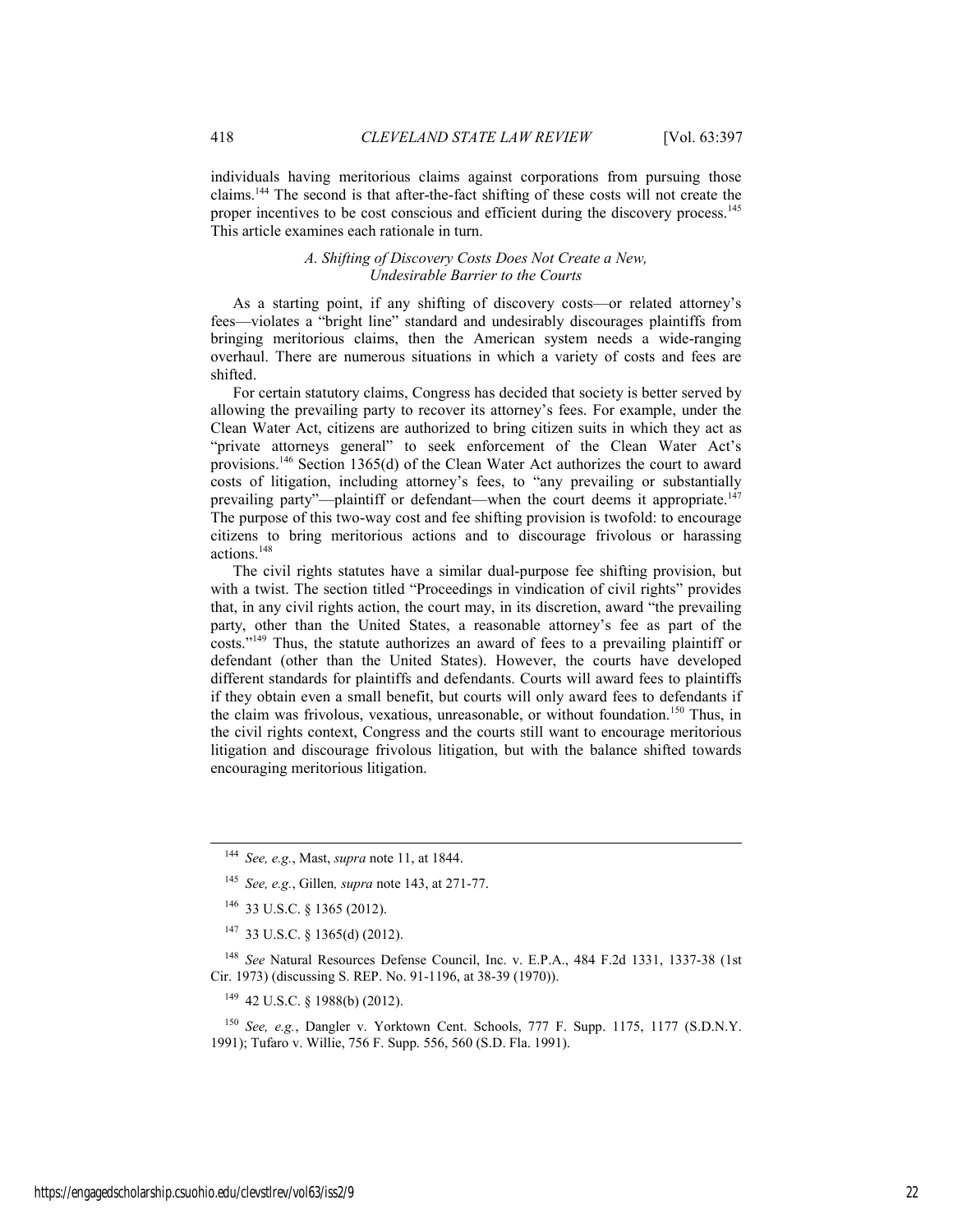Other statutes provide for "one way" fee shifting, allowing a successful plaintiff to recover its fees but not a successful defendant.<sup>151</sup> An example of a "one way" fee shifting statute is the Fair Credit Reporting Act, which allows a successful plaintiff consumer to recover attorney's fees incurred in an action against a credit reporting agency that violates the procedures for credit ratings, but does not provide a comparable right to a successful defendant.<sup>152</sup>

Overall, there are more than 200 federal statutes<sup>153</sup> and almost 2,000 state statutes<sup>154</sup> that provide for the shifting of attorney's fees. Thus, both state and federal legislators have repeatedly found sufficiently compelling interests to override the American Rule.

There are also common law exceptions to the American Rule. For example, the "common fund" doctrine is an equitable exception to the American Rule, allowing parties who create or preserve a common fund for the benefits of others to recover their attorney's fees from the fund before it is distributed to the other beneficiaries.<sup>155</sup>

Similarly, a number of federal courts, including the Supreme Court, have awarded attorney's fees against a plaintiff for bringing an "unwarranted," "baseless," or "vexatious" action.<sup>156</sup> Likewise, many states have frivolous litigation statutes that allow a party to recoup the fees and costs incurred in defending a frivolous claim.<sup>157</sup>

<sup>153</sup> *See* Vargo, *supra* note 74, at 1588; DERFNER & WOLF, *supra* note 151, ¶ 1.02[1], at 109 (1992), Table of Statutes, TS1-TS36 (providing an alphabetical list of statutes and cross references to appropriate sections that provide for an award of attorney's fees); *see also* E. Richard Larson*, Current Proposals in Congress to Limit and to Bar Court-Awarded Attorneys' Fees in Public Interest Litigation*, 14 N.Y.U. REV. L. & SOC. CHANGE 523, 523-24 (1986) (stating that the majority of court awards for attorney's fees are presently based on express statutory provision rather than doctrinal theories such as common fund).

<sup>154</sup> *See State Attorney Fee Shifting Statutes: Are We Quietly Repealing the American Rule?*, LAW & CONTEMP. PROBS. 321, 336 (Winter 1984) (listing 1974 state fee-shifting statutes).

<sup>155</sup> *See* Vargo, *supra* note 74, at 1579; Trustees v. Greenough, 105 U.S. 527, 528 (1882).

<sup>156</sup> *See* Vargo, *supra* note 74, at 1584; F.D. Rich Co. v. United States *ex rel.* Indus. Lumber Co., 417 U.S. 116, 129-30 (1974) (discussing various fee-shifting doctrines recognized by Court, including bad faith); Guardian Trust Co. v. Kansas City S. R.R., 28 F.2d 233, 241 (8th Cir. 1928) (describing bad faith classes of English Chancery Court cases allowing fee awards and acceptance of such cases in U.S. courts, especially where courts of equity remained distinct from courts of law).

<sup>157</sup> *See, e.g.*, GA. CODE ANN., § 9-15-14 (West 2001) (Attorney's fees and expenses of litigation where attorney brings or defends action lacking substantial justification); MICH. COMP. LAWS ANN. § 600.2591 (West 1992) (Frivolous action; costs and fees); N.J. STAT. ANN. § 2A: 15-59.1 (West 1995 & Supp. 2014) (Frivolous complaint, counterclaim, cross-claim or defense of non-prevailing party; award of costs and attorney fees to prevailing party); OHIO REV. CODE. ANN. § 2323.51 (West 2004) (Definitions; award of attorney's fees as sanction for frivolous conduct); UTAH CODE ANN. § 78B-5-825 (West 1953) (Attorney fees—Award where action or defense in bad faith—Exceptions).

 <sup>151</sup> *See* Vargo, *supra* note 74, at 1589-90; MARY F. DERFNER & ARTHUR D. WOLF, COURT AWARDED ATTORNEY FEES, ¶ 5.02[5] at 5-8 (1992).

<sup>152</sup> *See* 15 U.S.C. § 1681n (2008).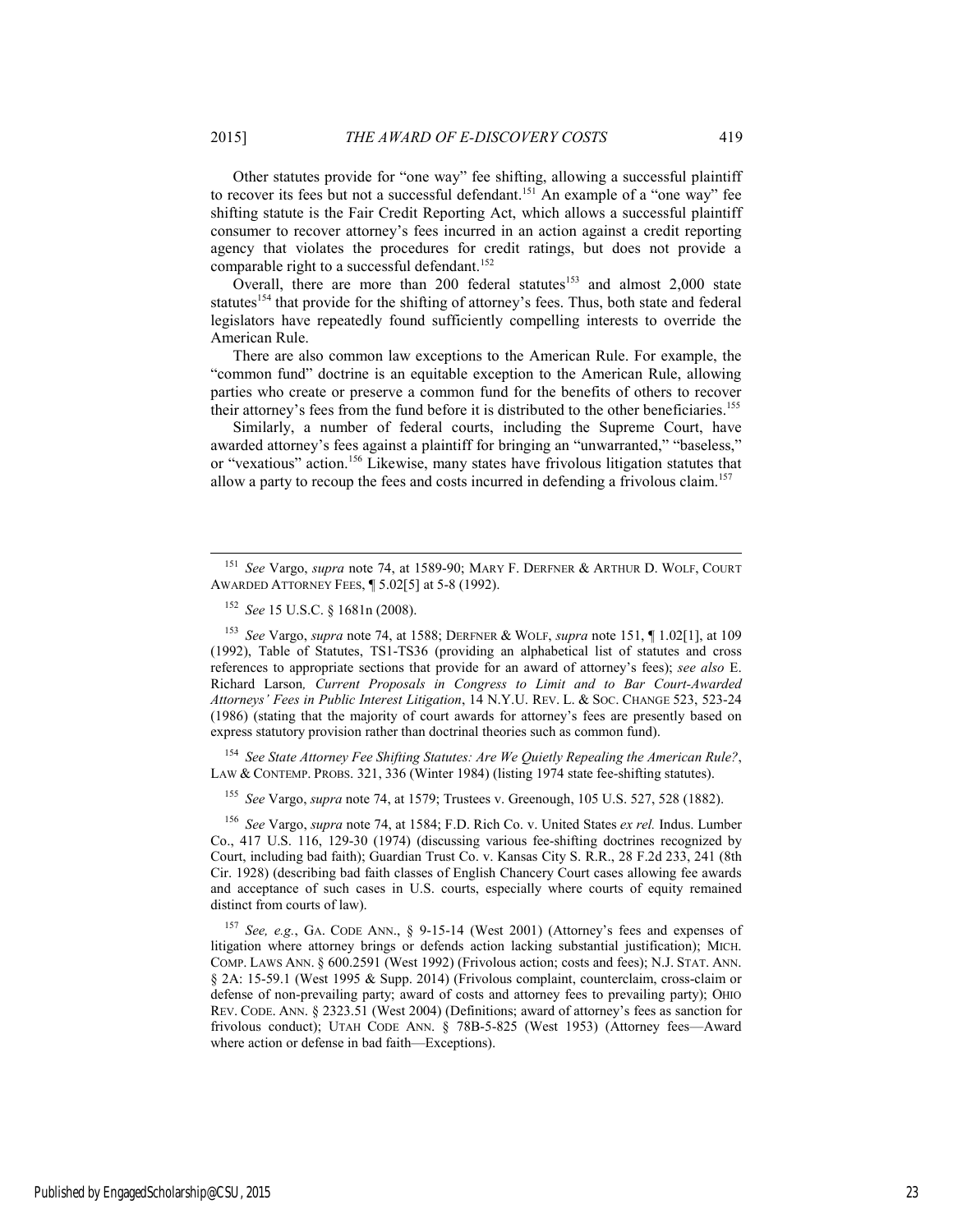We also allow parties to shift attorney's fees by contract, often specifying that the loser pays the winner's attorney's fees and other expenses.<sup>158</sup> Thus, shifting fees and costs to the prevailing party is not anathema to the American judicial system; the system does not promote the ability of parties without resources to access the courts to advance baseless filings, only those with at least a threshold level of merit.

The Federal Rules of Civil Procedure are also replete with cost and fee shifting. Rule 11 is perhaps the most well known. Rule 11 allows a court to shift both costs and attorney's fees to a party taking a frivolous position, either in the case as a whole or on an issue-specific basis.159 The simple act of signing and filing a pleading, motion, brief, or other court paper certifies that the submission has a good faith legal and factual basis and is not submitted for an improper purpose like harassing or driving up the costs of an opposing party. Breach of this certification subjects both party and attorney to potential sanctions, and Rule  $11(c)(4)$  explicitly includes imposition of the opposing party's attorney's fees and other expenses as a proper sanction.<sup>160</sup> Thus, the American Rule yields when the plaintiff has filed a claim or taken a position, or a defendant has asserted a defense or taken a position, that the court deems to be insufficiently supported by the law or the facts or to be filed for an improper purpose.

Rule 26(g) contains a provision for discovery papers that is analogous to Rule 11. It provides that the attorney signing discovery papers certifies that the disclosures are complete and accurate, and that the discovery requests, responses, and objections are consistent with the Rules and with existing law or by a non-frivolous argument for extending the law, are not interposed for any improper purpose such as harassment or delay, and are neither unreasonable nor unduly burdensome or expensive.<sup>161</sup> As with Rule 11, breach of this certification subjects party and the attorney to sanctions including reasonable expenses and attorney's fees.<sup>162</sup> The certification under Rule 26(g), therefore, is another context in which the American Rule yields to other concerns—the American system does not protect the rights of a plaintiff with limited resources to participate in the discovery process with no risk of bearing the defendant's attorney's fees or costs if the plaintiff does not conduct discovery appropriately.

Rule 68 of the Federal Rules of Civil Procedure, addressing offers of judgment, does not shift attorney's fees,<sup>163</sup> but it does shift costs. Normally, as this article discusses, the prevailing party is entitled under Rule 54(d) to recover those costs specified in 28 U.S.C. § 1920. If the defendant makes a qualifying settlement

- $160$  FED. R. CIV. P.  $11(c)(4)$ .
- $161$  FED. R. CIV. P. 26(g)(1).
- $162$  FED. R. CIV. P. 26(G)(3).

<sup>163</sup> Although Rule 68 is silent as to attorney's fees, it is now settled law that it does not shift attorney's fees. *See, e.g.*, McCain v. Detroit II Auto Finance Center, 378 F.3d 561, 564 (6th Cir. 2004).

 <sup>158</sup> *See* Vargo, *supra* note 74, at 1578-79; United States v. Carter, 217 U.S. 286, 322 (1910).

<sup>159</sup> FED. R. CIV. P. 11; Cooter & Gell v. Hartmarx Corp*.*, 496 U.S. 384, 393 (1990) (the purpose of Rule 11 is to deter baseless filings and "streamline the administration and procedure of the federal courts.").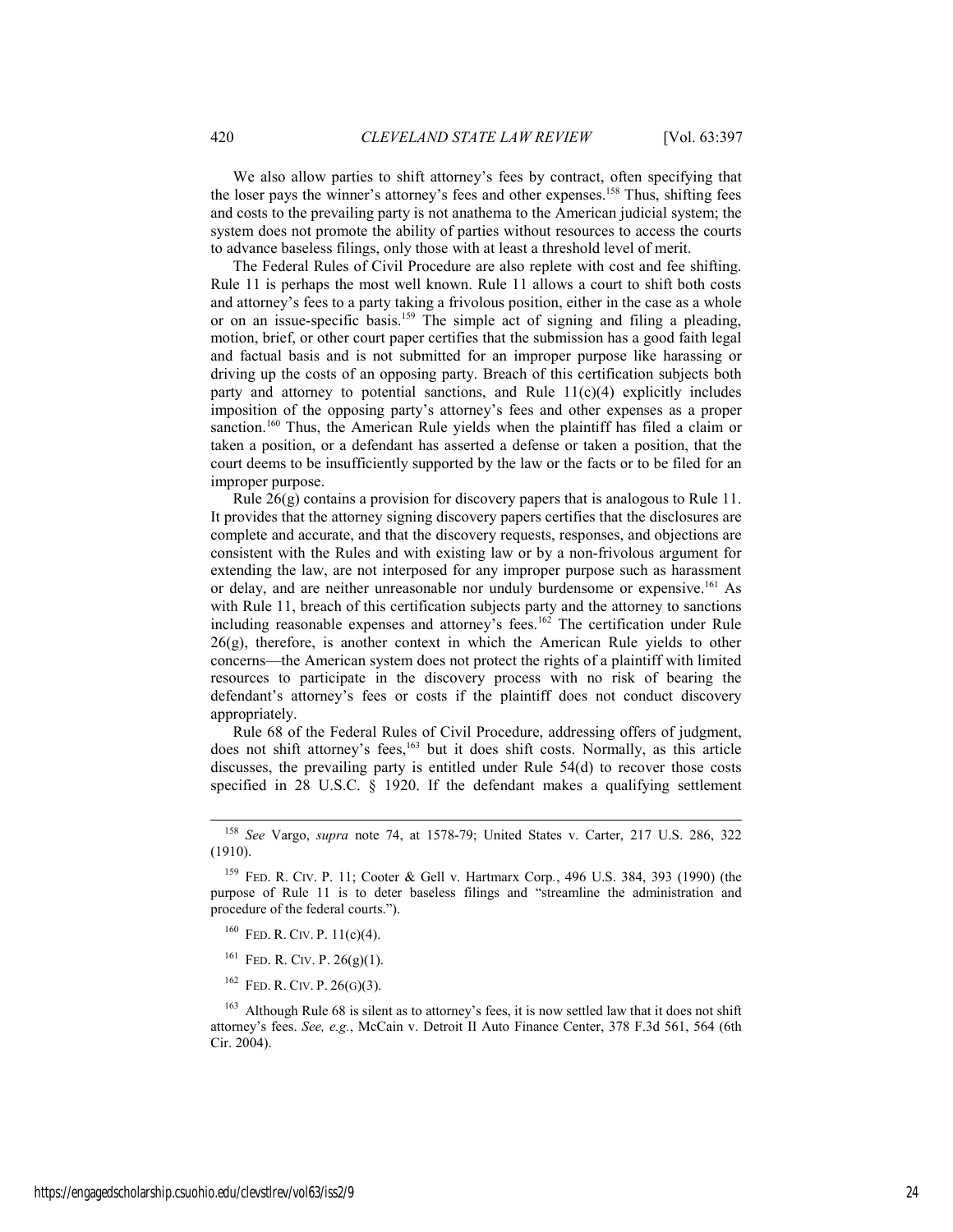proposal in an offer of judgment under Rule 68 and the plaintiff does not accept the offer, then the plaintiff must bear the defendant's costs incurred thereafter even if the plaintiff prevails, so long as the plaintiff does not recover more than the offered amount.<sup>164</sup> Thus, Rule  $68$  subjects a plaintiff to the risk of paying the defendant's costs even if the plaintiff succeeds, if the plaintiff improvidently declines the defendant's settlement offer.

The discovery rules also contain a variety of cost shifting provisions specifically oriented towards discovery costs. For example, Rule 26(c) authorizes courts to issue protective orders related to discovery. The rule specifically lists eight types of protective orders, and Rule  $26(c)(1)(B)$  allows the court to specify the terms under which challenged discovery would be allowed.<sup>165</sup> Courts use this provision to issue orders providing that if the requesting party wants to take the discovery in question, it must bear the responding party's costs.<sup>166</sup> Thus, under Rule 26(c), a court may issue a ruling that requires the plaintiff to pay the defendant's discovery costs (potentially including some component of attorney's fees) in order to obtain discovery in the case. Such an order may limit access to the judicial process for a plaintiff with limited means, but the rules balance this limitation against the burdens of gathering and producing information with marginal value—the concept of proportionality is deemed more important in this context than the principles underlying the American Rule.

Rule 26 also contains a separate provision specifically authorizing shifting of discovery costs related to ESI. Rule  $26(b)(2)(B)$  authorizes a party to decline to produce ESI that is "not reasonably accessible because of undue burden or cost."167 In such circumstances, the court may order production of the ESI despite the undue burden or cost, but may shift the cost to the requesting party.168 Again, like Rule  $26(c)$ , this provision authorizes the court to condition the plaintiff's access to discovery of electronic media on the plaintiff's paying the costs, and potentially some portion of attorney's fees, of the defendant. And again, proportionality trumps the American Rule.

Rule 37 contains a whole host of cost and fee shifting provisions as sanctions for various discovery conduct. One recurring theme in these sanctions is that the losing party pays the attorney's fees and expenses of the prevailing party. Thus, under the provisions of Rule 37(a) authorizing parties to bring motions to compel opposing parties to comply with their discovery obligations, the court "must" require the losing party to reimburse the prevailing party's expenses, including attorney's fees, unless the court affirmatively finds that the party's conduct was substantially justified or other circumstances render the sanction "unjust."<sup>169</sup>

Similarly, the sanctions provisions in Rule 37(b) for failure to comply with a Rule 37(a) order compelling discovery shift the prevailing party's expenses and attorney's fees to the losing party. This award of fees is also a mandatory component

 <sup>164</sup> FED. R. CIV. P. 68(d); Marek v. Chesny, 473 U.S. 1, 4 (1985).

<sup>&</sup>lt;sup>165</sup> FED. R. CIV. P.  $26(c)(1)(B)$ .

<sup>166</sup> *See, e.g.*, Kirschenman v. Auto-Owners Ins., 280 F.R.D. 474, 487 (D.S.D. 2012).

 $167$  FED. R. CIV. P. 26(b)(2)(B).

<sup>168</sup> *See, e.g.*, Semsroth v. City of Wichita, 239 F.R.D. 630 (D. Kan. 2006).

 $^{169}$  FED. R. CIV. P. 37(a)(5).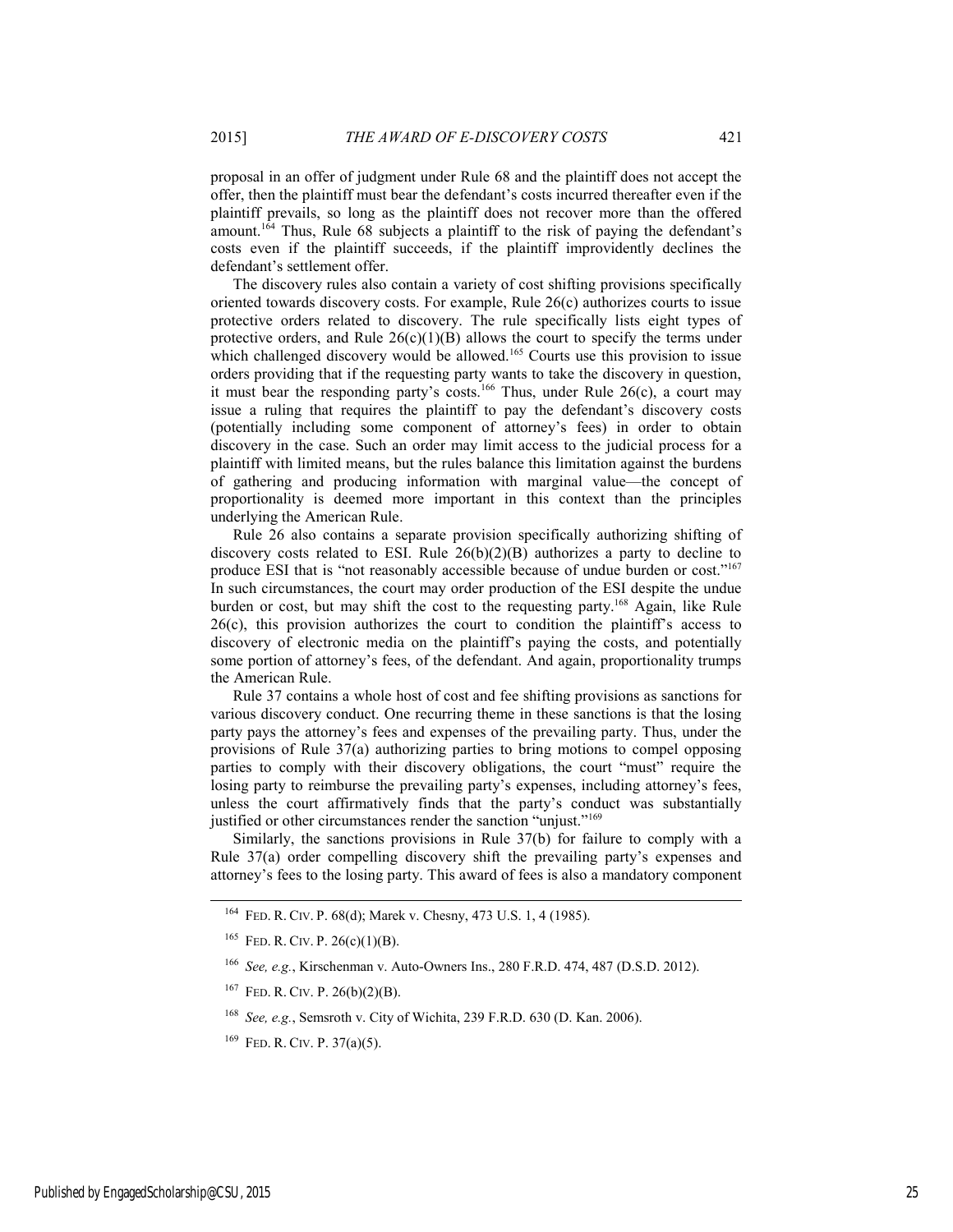of every sanctions award unless the court finds that the party's conduct was substantially justified or other circumstances render the sanction unjust.<sup>170</sup>

These discovery rules provide multiple examples of the American Rule yielding to the goal of promoting good faith participation in the discovery process. In short, while the American Rule may prohibit wholesale shifting of attorney's fees at the end of every case, there are numerous exceptions where we shift some or all of the prevailing party's expenses to the losing party. In fact, expense shifting is the default condition in the discovery arena.<sup>171</sup> Therefore, shifting e-discovery costs at the end of the litigation is not inconsistent with the balance that the federal court system already draws with respect to awarding discovery costs at each other stage of the process.

It is further important to note that the discovery rules do not *mandate* which party ultimately bears the discovery expenses; throughout the discovery process, the rules vest the court with extremely broad discretion as to whether to shift the expenses of discovery.<sup>172</sup> Even in situations where the rules nominally require the court to shift costs and fees, the rules grant the court the discretion to decline to shift these expenses if it deems such an award "unjust."173 Thus, at every stage of the discovery process, except at the end, the U.S. federal court system gives the judge discretion to shift discovery costs according to the equities of the specific situation. There is no reason to believe that vesting the courts with the discretion to reallocate discovery costs at the end of the case—the same discretion they already have at multiple intermediate stages—will create a new barrier to the courts.

#### *B. After-the-Fact Cost Shifting Will Not Incentivize Wasteful Behavior*

The second rationale in opposition to allowing the shifting of e-discovery costs is that it does not incentivize parties to be efficient in their e-discovery activities. The reasoning runs that parties will be most efficient in incurring costs that they know they will ultimately bear. If a party is sufficiently confident that it will succeed on the merits and be awarded its discovery costs under Rule 54(d), under this reasoning, it will either run up its discovery costs, or at least not try very hard to minimize its discovery costs because it will believe that the opposing party will ultimately bear those costs. Conversely, the party who will ultimately bear the costs has no ability to control or reduce them.

There are at least two compelling fallacies with this argument. First, the percentage of cases that are resolved on the merits after discovery is quite small. Under two percent of cases filed in the federal courts go to trial.<sup>174</sup> Approximately five percent of the cases that are filed are completely resolved by summary judgment

<sup>171</sup> *See* FED. R. CIV. P. 26(c), 37(a), 37(b).

<sup>&</sup>lt;sup>170</sup> FED. R. CIV. P. 37(b)(2)(C) (providing that expenses and fees are to be awarded "instead of or in addition to," the other listed sanctions).

<sup>172</sup> *See, e.g.*, Smith & Fuller, P.A. v. Cooper Tire & Rubber Co., 685 F.3d 486, 488 (5th Cir. 2012).

 <sup>173</sup> FED. R. CIV. P. 37(b)(2(C); Novak v. Wolpoff & Abramson LLP, 536 F.3d 175, 177 n.1 (2d Cir. 2008).

<sup>174</sup> *See* Judge Stanley Marcus, J*, "Wither the Jury Trial"*, 21 ST. THOMAS L. REV. 27, 28 (2008) (finding in 2008, less than 1.3% of the cases filed resulted in a jury trial).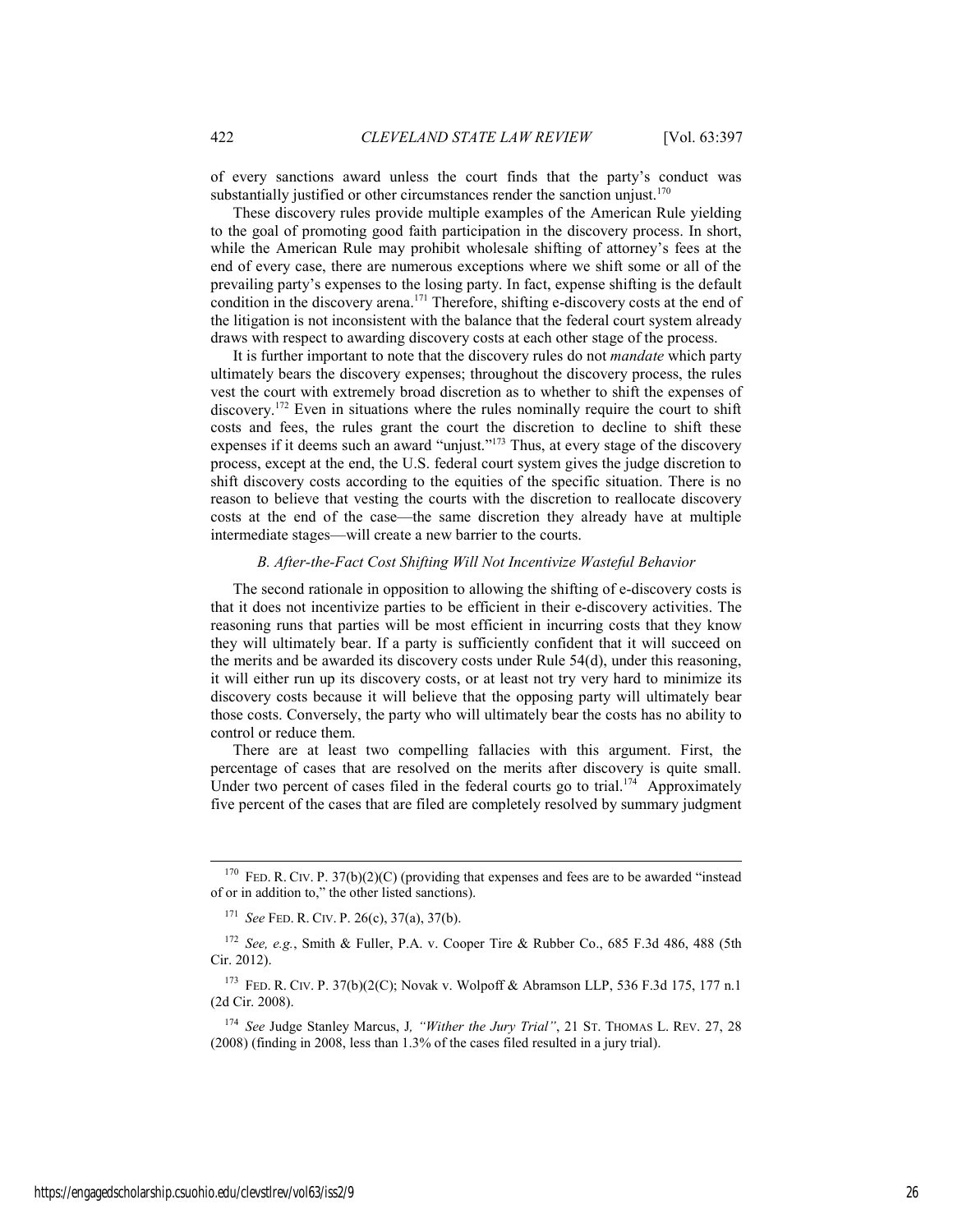motion.175 Thus, in fewer than seven percent of the cases does the court make an adjudication on the merits resulting in a right to recover costs under Rule 54(d). In the other 93–95 percent of the cases, either the case resolves on an early motion without the incurrence of significant discovery costs or the case settles. Even a very confident party would be foolish to incur discovery costs wantonly with only a seven percent likelihood of reaching a result on the merits entitling the successful party to recover its costs.

Second, with the unpredictable nature of judges and juries, no seasoned litigator should guarantee a winning result. Even in an extremely strong case where the litigator is willing to forecast an 80% chance of winning, that leaves a 20% chance of losing.176 So, if the litigator chooses to spend \$200,000 of avoidable costs based on the hopes of shifting those costs to the opposing party if successful, in 20% of the cases the litigator's own client will bear the costs. Or, on a weighted average basis, the decision to spend \$200,000 of avoidable costs on average costs the client \$40,000, with no benefit.

Combining these two considerations, a party or litigator deciding whether to manage e-discovery costs prudently or wantonly should recognize that it will only have the potential to recover the costs in the approximately 7% of the cases that are adjudicated on the merits, and thus have a prevailing party. Of those 7% that are adjudicated on the merits after discovery, if the litigator estimates an 80% chance of winning, it will recover its costs 5.6% of the time, and not recover its costs 94.4% of the time. Returning to our example where the party has the choice of incurring \$200,000 of avoidable e-discovery costs, that decision would cost the party \$188,800 on a weighted average basis. Very few practical businesspersons would recklessly incur unnecessary costs with those odds.<sup>177</sup> Therefore, it seems quite unlikely that altering Rule 54(d) and/or Section 1920(4) to allow awarding of additional ediscovery costs would drive up the costs of discovery.

 $176$  And these figures do not even account for the possibility that the judge might not award some or all of the costs even if the party wins.

It is extremely difficult to determine the precise percentage of cases that are resolved on summary judgment motion. Joe S. Cecil, et al., *A Quarter-Century of Summary Judgment Practice in Six Federal District Courts*, 4 J. EMPIRICAL L. STUD. (Issue 4) (2007). For a discussion of the difficulties in gathering accurate data. The Federal Judicial Center conducted an analysis from 1975 to 1980. CECIL, ET AL., *supra* note 1. This study estimated that in 2000, summary judgment motions were filed in approximately 20% of the cases, were granted in part in approximately 12% of the cases, and granted in full in approximately 7.7%, up from 3.7% at the early end of the study period. Studies since that time have not demonstrated any clear picture of percentages that are meaningfully different for purposes of this analysis, and therefore this article will use 5% as its estimate, recognizing that the concepts do not change with even a 100% change in the percentages.

 $177$  It cannot be doubted that many parties in litigation do not always act rationally. For a discussion of the issue see Gregory Mitchell, *Why Law and Economics' Perfect Rationality Should Not be Traded for Behavioral Law and Economics' Equal Incompetence*, 91 GEO. L.J. 67, 67 (2002). However, that irrational behavior rarely if ever results in the party instructing its attorneys to run up the legal fees and expenses wantonly, with no strategic or punitive objective. *Id.*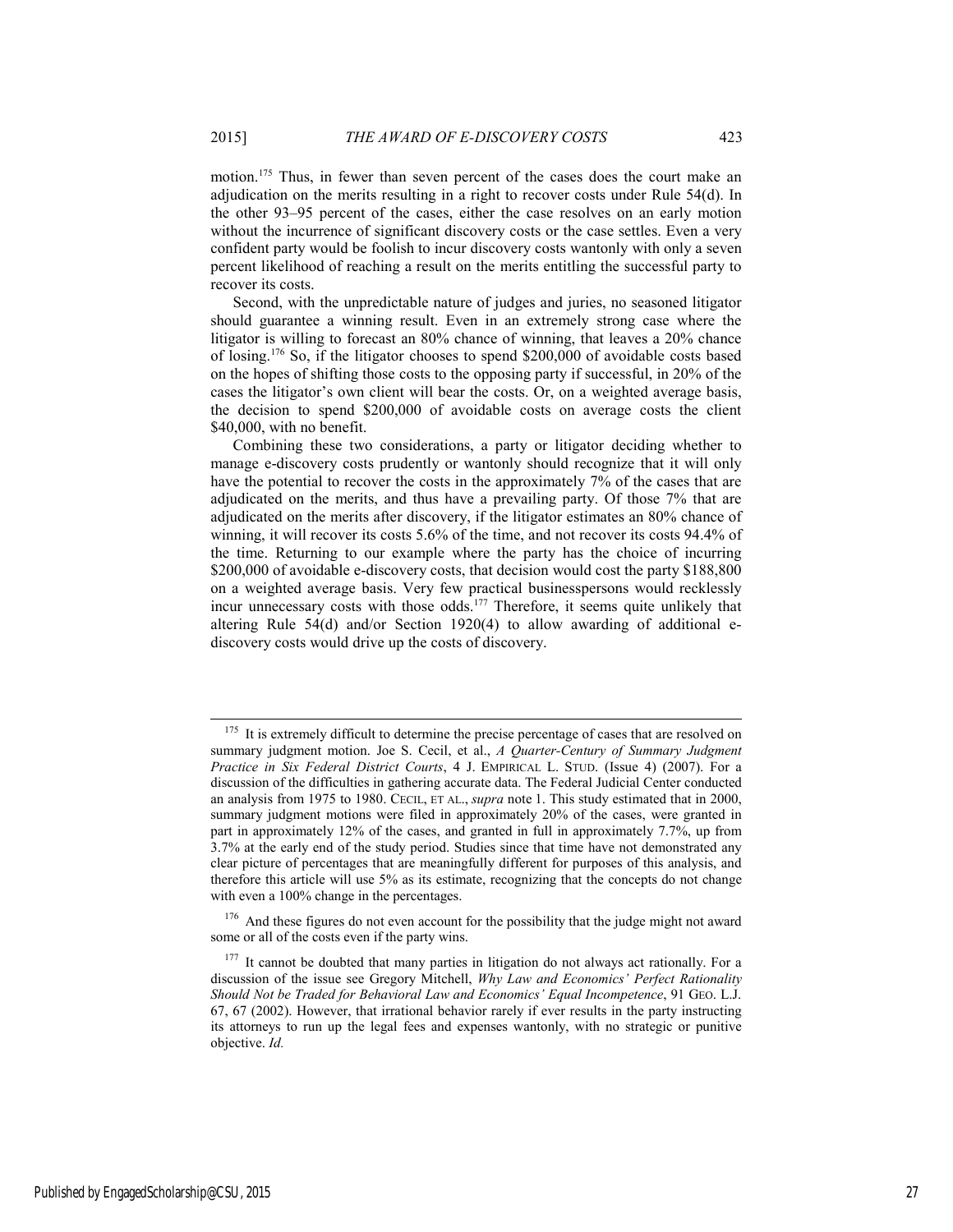An analogous argument was advanced against the cost shifting that occurs in the context of offers of judgment under Rule 68.178 The argument was that, having made an offer of judgment, a defendant would no longer be incentivized to contain its costs, believing that it would eventually recover the costs from the plaintiff. This seems to have been empirically unsubstantiated in the context of Rule  $68$ ,<sup>179</sup> and should likewise be rejected in the context of Rule  $54(d)$ .<sup>180</sup>

#### *C. Proposal: Allow Courts the Discretion to Award E-Discovery Expenses as Costs*

Appropriate access to the court system is certainly an important policy objective but perhaps easier to articulate than to achieve. The system should facilitate access to the courts for those with meritorious claims, even if they have limited resources, by insulating them from ruinous consequences if they pursue meritorious claims that simply happen not to succeed. Conversely, the system should not encourage those with frivolous claims to file them, buoyed by the hope of extracting a settlement with little to no downside.

As applied to the award of discovery costs to the prevailing party, the choice is not binary. In addition to categorically precluding recovery or routinely allowing the recovery of discovery costs at the end of the litigation, the system could vest in the trial judge the discretion to award such costs as she deems appropriate.

This article proposes that the American judicial system would function more fairly and more efficiently if the rules authorized the court to award a much wider range of discovery costs to the prevailing party. As long as the courts continue to construe the current language of Rule 54(d), as limited by Section 1920(4), as narrowly allowing recovery of only a small slice of e-discovery costs, any expansion of the recoverable costs must come by amendment, ideally of both Section 1920(4) and Rule 54(d).

This article does not propose that the award of the full range of e-discovery costs becomes mandatory. Rather, the courts should have discretion to award any discovery costs it deems equitable and appropriate following a final adjudication on the merits. In this manner, the courts can balance the competing policy objectives of fostering access to the courts for those plaintiffs with limited resources and of protecting defendants from financial pressure to settle spurious claims to avoid high e-discovery costs.

There are multiple factors that the courts might consider in this analysis, and these could be enumerated in a non-exclusive list in the rule, described in the comments, or left to the judges' discretion. These factors could include:

 <sup>178</sup> *See* Kevin F. Amatuzio & Joyce L. Jenkins, *Application of the "Offer of Settlement" Statute: Less Than Legislative Intent?*, 24 COLO. LAW. 2557, 2557 (Nov. 1995).

<sup>&</sup>lt;sup>179</sup> *Id.* ("[U]nlikely that any significant proportion of litigants will generate exorbitant or unnecessary litigation expenses merely in the hope of 'punishing' an opponent who declines an offer of settlement.").

<sup>&</sup>lt;sup>180</sup> Indeed, some have argued that *uncertainty* about who will bear the e-discovery costs (as in the model proposed in this article) provides the best incentive for the parties to manage their costs efficiently. *See, e.g.*, Matthew Prewitt, *E-Discovery: An Uncertain Standard for Cost Shifting Can Restore a Level Playing Field*, INSIDE COUNSEL (July 10, 2012), http://www.insidecounsel.com/2012/07/10/e-discovery-an-uncertain-standard-for-cost-shiftin.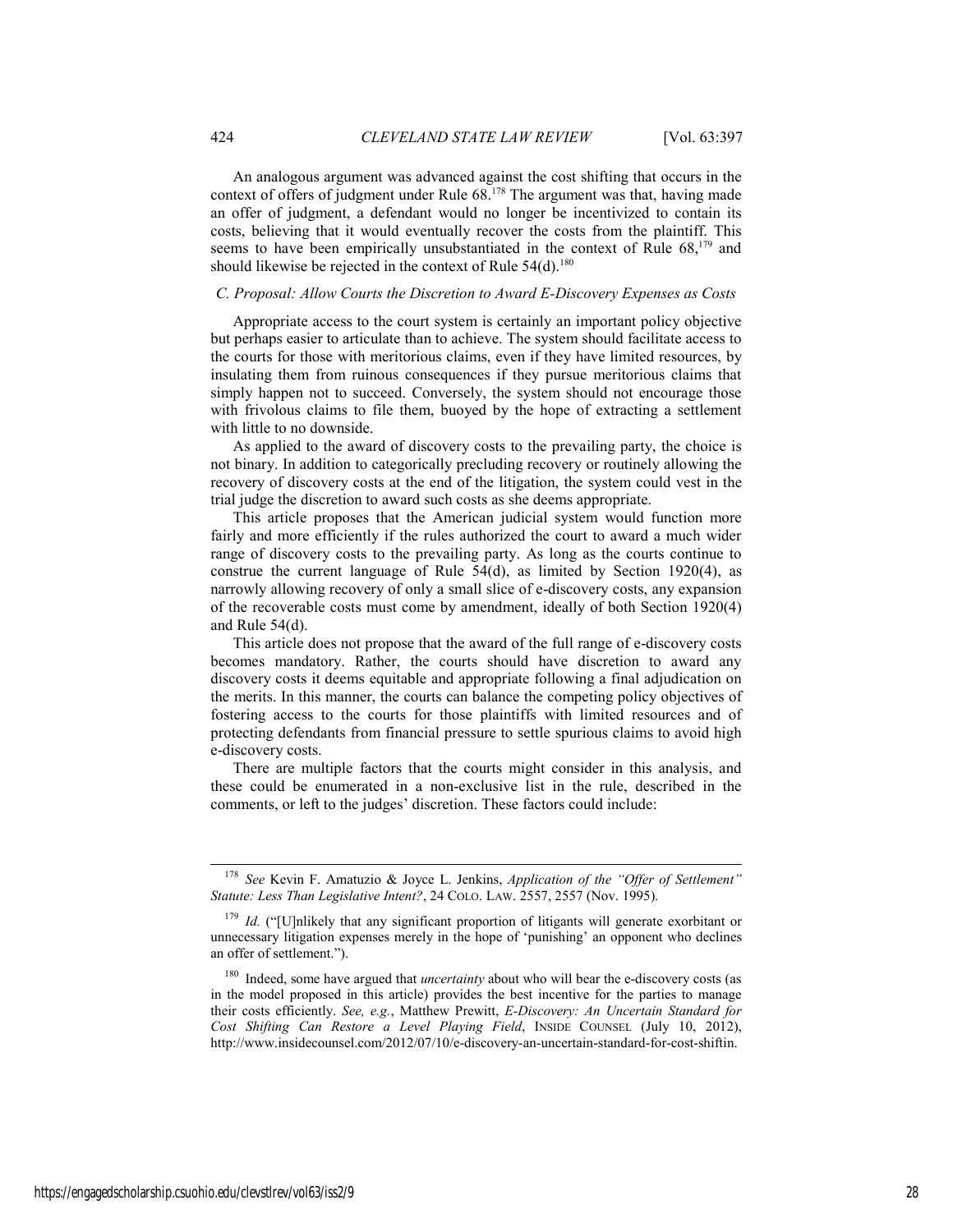1) The nature of the discovery activities that led to the incurrence of the discovery costs. Considerations under this factor might include the reasonableness and burdensomeness of the requests, whether the activities were driven by procedures to which the parties agreed in advance, the manner of the parties' storage of the ESI, and the extent to which the activities are substitutes for legal fees—so that the court might be more likely to shift costs incurred in response to discovery that was aggressive or overly broad, more likely to shift costs if the requesting party had agreed to the procedures, less likely to shift costs driven by the producing party's chosen manner of storage, and less likely to shift costs that are the equivalent of legal fees;

2) The actual benefits achieved through the expenditure of the discovery costs the courts might be less likely to shift the costs of discovery that generated meaningful, non-duplicative information;

3) The parties' efforts to minimize costs or lack thereof, and their sophistication and prior experience with e-discovery—such that the court can decline to award costs that the court deems to be unnecessary, inflated, or the result of mismanagement; and

4) The merits of the claims and defenses—not necessarily who won the case, but whether, at the end of the process, the court concludes that the parties' positions were non-frivolous and asserted in good faith.

Further clarity as to which party would ultimately bear which costs could easily be built into the system. At the initial planning phase, the parties could discuss which discovery costs would be taxable at the Rule 26(f) conference and could incorporate issues relating to taxation of discovery costs into their report to the court. The judge could address taxation of discovery costs during the initial Rule 16 conference and could incorporate taxation concepts into the case management order.

As discovery proceeds, there are further opportunities to bring taxation issues to the front. In ruling on a motion for protective order under Rule 26(c) or a motion to compel under Rule 37(a), the court could order that certain discovery could occur but explicitly state that such costs would be taxable at the end of the case.<sup>181</sup>

Under this approach, the court could protect access to the courts by shielding from these costs unsuccessful plaintiffs with meritorious claims who did not try to use the discovery process to harass or unduly burden the defendants. Furthermore, successful plaintiffs could be made more whole if they are able to recover their ediscovery costs under appropriate circumstances.

Conversely, a more flexible approach gives the courts another tool to try to address some of the problems created by spiraling e-discovery costs. Neither party can drive up the opponent's e-discovery costs with impunity, knowing that those costs cannot be imposed on it at the end of the case.

 <sup>181</sup> Steven C. Bennett, *Are E-Discovery Costs Recoverable by a Prevailing Party?*, 20 ALB. L.J. SCI. & TECH. 537, 555 (2010); *see also* Overlap, Inc. v. Alliance Bernstein Inv. Inc.*,* No. 07-0161-CV-W-ODS, 2008 WL 5780994, at \*2-3 (W.D. Mo. 2008) (ordering the defendant to recover and produce data from backup tapes, and noting that "[T]his expense qualifies as a component of the cost to be awarded to the prevailing party").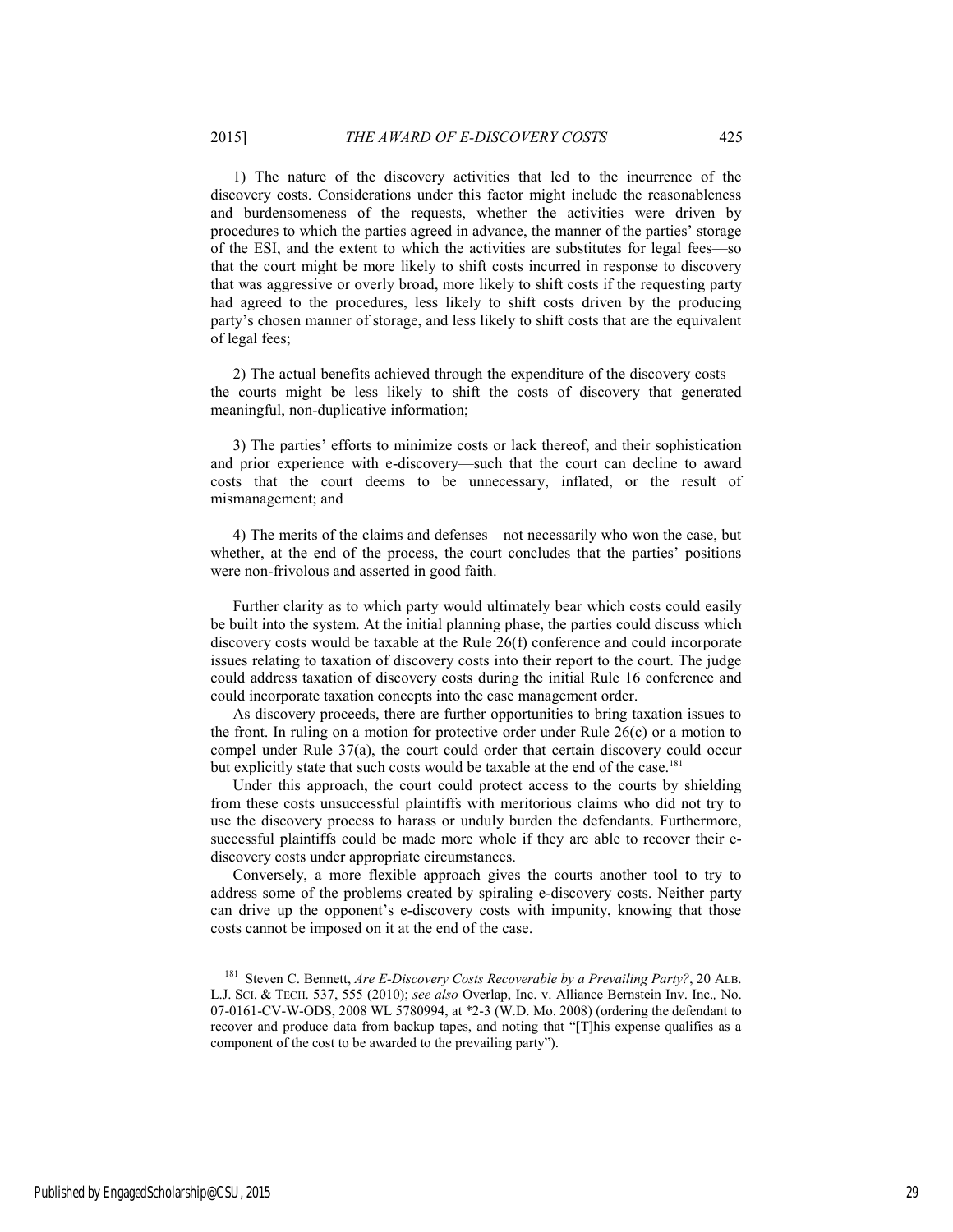This approach has numerous advantages over the current system where courts have the discretion to shift e-discovery costs during the litigation but not afterwards. While it certainly can make sense to shift e-discovery costs during the discovery process, the courts can make a more effective and informed exercise of that discretion at the end of the litigation.

In the middle of a lawsuit, we have accorded judges the discretion to impose a variety of costs on a plaintiff, even one with minimal resources. The court can rule that a plaintiff cannot have access to a collection of documents unless the plaintiff pays the costs of gathering and producing them.<sup>182</sup> The court makes these determinations based on the information that the parties provide to the court information that can include the parties' financial wherewithal, the merits of the claims, and the likelihood that the discovery will generate important information affecting the merits.

Thus, the judge is forced to make this determination about who should pay the costs of discovery with incomplete information. The judge is typically balancing the potential benefit of the discovery—the likelihood that it will generate probative, nonduplicative information—against the cost and burden.<sup>183</sup> The more remote the prospects of important evidence, the more likely the court is to tell the requesting party that it can only have access to the discovery if it bears the cost. Yet, the judge is asked to make this determination with only the parties' representations, largely based on speculation as to what evidence the discovery might generate.

Likewise, the judge makes an evaluation of the merits of the claim with incomplete information. Under the current rules, the court must make determinations about shifting the costs of discovery before the parties have conducted that discovery, and thus without knowing whether the plaintiff has an extremely strong case or a weak or frivolous case and whether the defendant has a meritorious defense or a weak or frivolous defense. Therefore, while a judge may reasonably be more inclined to require a party to bear the costs of trying to develop a wildly speculative claim or defense, the court has only very limited knowledge about the nature of the claims and defenses at the outset of the case.

Thus, at the beginning of the case when the judge is authorized to shift discovery costs, the judge has limited knowledge about the need for the discovery and the merits of the parties' positions. In contrast, at the end of the case, after discovery has concluded and the court has reached an adjudication on the merits, the court has perfect knowledge about the benefits of the discovery and a judicial determination about the merits of the parties' positions. It is difficult to conceive of a persuasive policy reason why it should be appropriate for the judge to shift discovery costs in the middle of the case with imperfect knowledge, but inappropriate for the court to make that same determination at the end of the case with perfect knowledge. Hindsight is twenty-twenty, and it seems beyond doubt that a judge could more fairly allocate discovery costs at the end of the case using that hindsight.<sup>184</sup>

<sup>&</sup>lt;sup>182</sup> FED. R. CIV. P. 26(c)(1)(B).

<sup>183</sup> *See* BAICKER-MCKEE, WILLIAM M. JANSSEN & JOHN CORR*,* FEDERAL CIVIL RULES HANDBOOK, Part III (2014 ed.) (Rule 26(c), and the cases cited therein).

<sup>184</sup> One might argue that it is unfair to use hindsight to allocate these costs when the parties are forced to make their discovery requests and responses without the benefit of this hindsight. In other words, if a party seeks discovery with a perceived high likelihood of uncovering important evidence, and instead the discovery yields no fruit, that party should be penalized